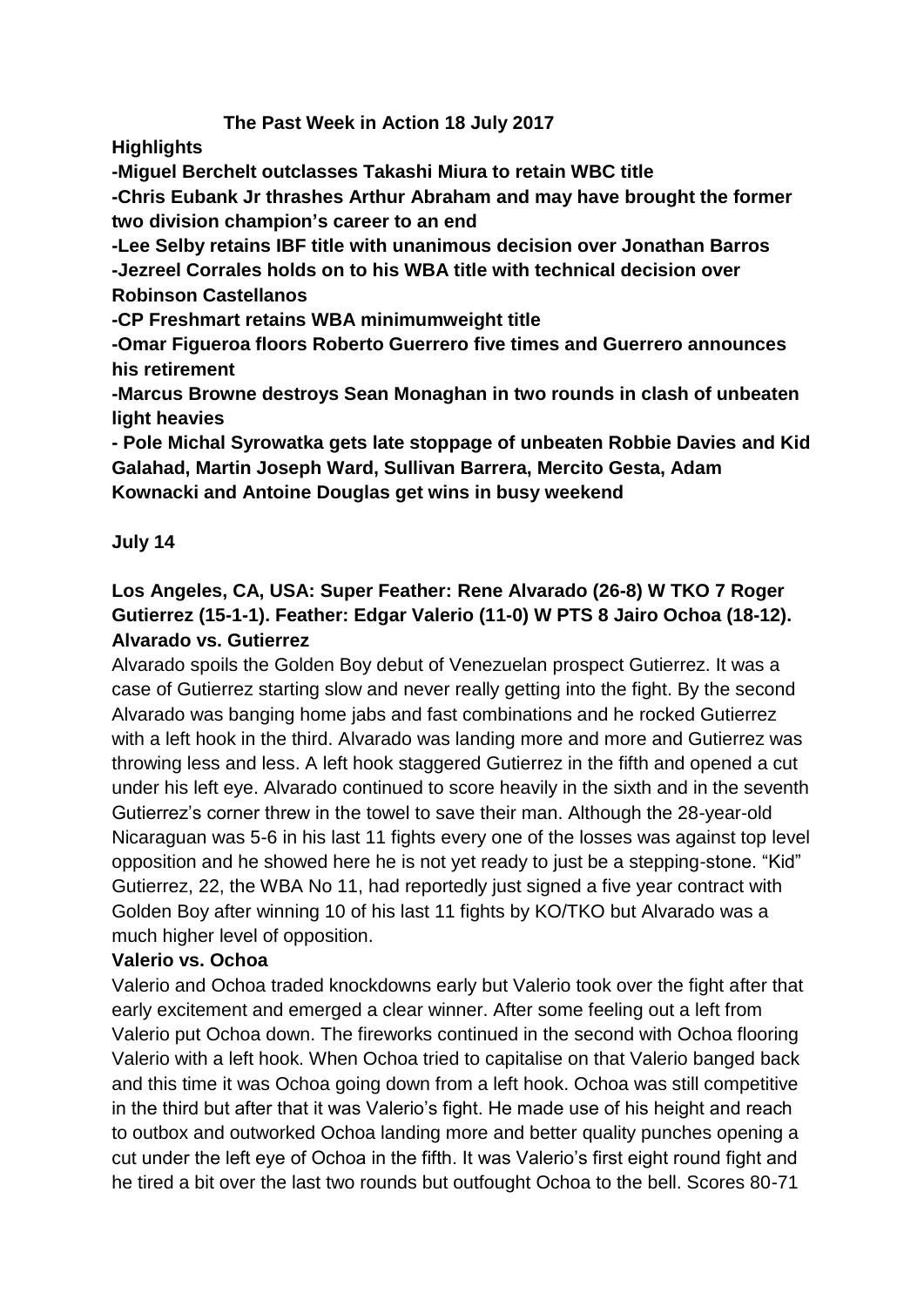twice and 79-72 all for Valerio. The tall 22-year-old Mexican "Kid Neza" looks promising. Ochoa was 6-2 in his last 8 fights and gave Valerio a good test.

# **Miami, OK, USA: Middle: Antoine Douglas (22-1-1) W KO 4 Juan De Angel (20- 7-1). Super Light: Rolando Chinea (15-1-1) W PTS 8 Kenneth Sims (12-1).Super Light: Ivan Baranchyk (17-0) W PTS 8 Keenan Smith (11-1). Middle: Charles Conwell (4-0) W TKO 2 Rick Graham (4-17-2).**

## **Douglas vs. De Angel**

Douglas halts late replacement De Angel. Douglas used a focused body attack to cut down the Colombian. After hurting De Angel with body shots in each round Douglas ended it in the fourth with yet another body punch. The 24-year-old "Action" continues to rebuild as he gets his third win since a crushing loss to Avtandil Khurtsidze in March last year. He retains his WBC Fecarbox title and wins the vacant WBA-NABA title. He and his sister Tyrieshia grew up in the foster care system and are both now pro fighters with Tyrieshia holding the UBF female super flyweight title. De Angel 30 falls to 2-4 in his last 6 fights.

## **Chinea vs. Sims**

ShoBox shows can be hard on unbeaten fighters as they always aim for competitive matches to test the credentials of up and coming youngsters. Sims lost his unbeaten run here on a majority decision against unfancied Chinea. As expected Sims showcased his excellent skills early being quicker than Chinea. Despite that Chinea kept pressing and used his aggression to stay in the fight. In the end it was a fight won in the late rounds as despite fighting hard Sims could not match the work rate of Chinea over the seventh and eighth rounds allowing Chinea to open a winning gap. Scores 77-75 twice for Chinea and 76-76. Puerto-Rican born Lancaster- based Chinea lost a majority decision to unbeaten Ismail Muwendo in 2015 but this victory extends his current unbeaten run to 5 fights. Sims, 23, was a three-time PAL and a US national champion and big thing were expected from him but he admitted that it was a struggle to stay at super light and he will aim to move up to welter.

#### **Baranchyk vs. Smith**

Baranchyk batters his way to victory over Smith. In a wild opening round Smith first tried to throw Baranchyk over the top rope and then threw him to the canvas. Baranchyk put himself on the floor when he missed with a punch. As for the fighting in the first Baranchyk was his usual swarming aggressive self shaking Smith with a couple of rights but with Smith scoring with some good straight southpaw lefts and doing enough to edge the round. Baranchyk began to find the target with rights in the second as Smith was holding too much and not throwing enough. Their styles did not match well and at times it was untidy but the third saw Baranchyk doing the scoring and some needle crept in as they both looked to throw punches after the bell. Baranchyk continued to press in the fourth landing two good rights and Smith was given a severe warning for holding. Baranchyk made a fast start to the fifth and an under pressure Smith lost a point for holding as Baranchyk put him under increasing pressure. Baranchyk shook Smith with a big left and Smith was again holding hard. Smith did better in the sixth and seventh as he stood and traded more but he was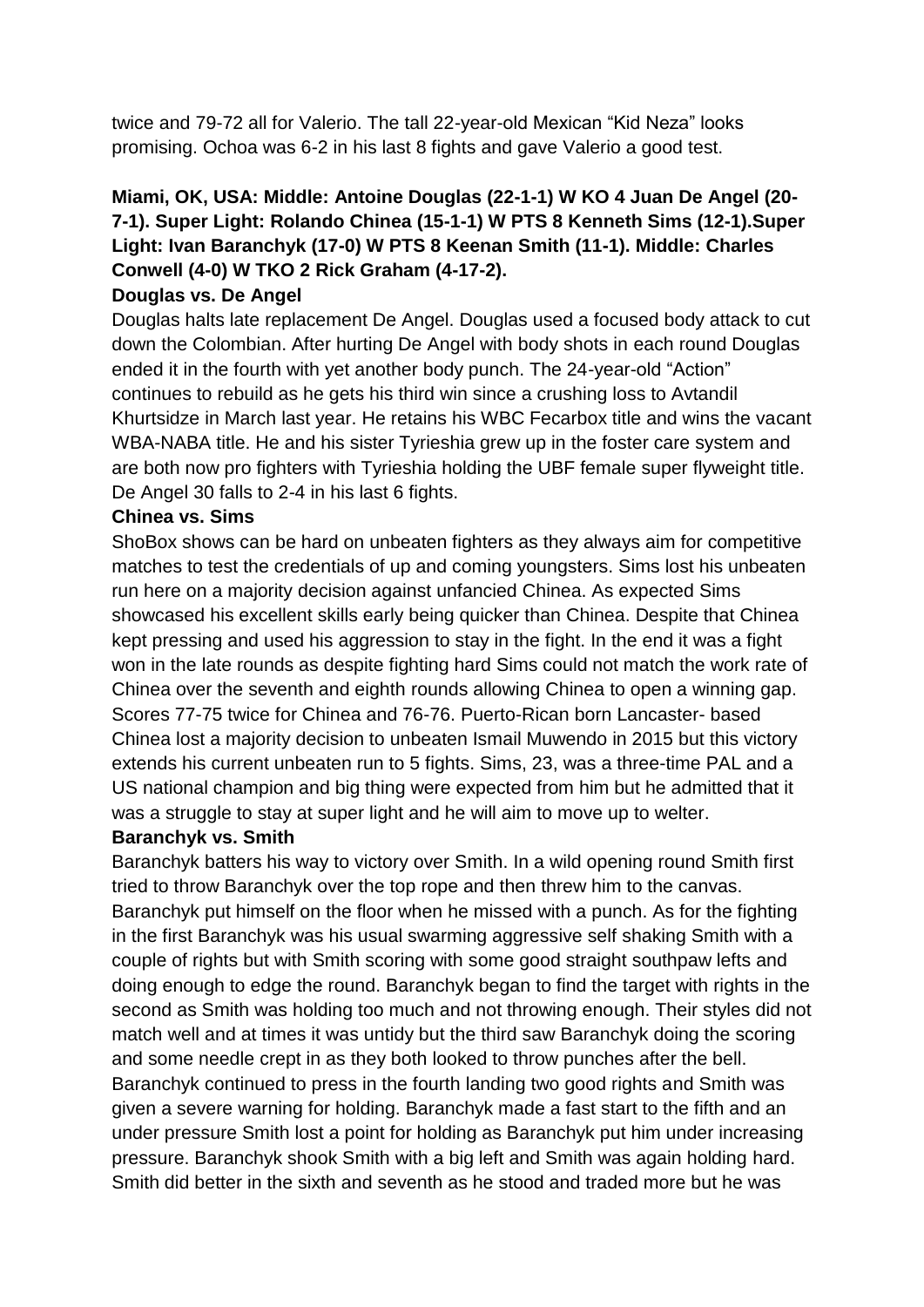still being outworked by Baranchyk and blasted by short hooks inside. Smith started the last brightly moving and scoring but then he tired allowing Baranchyk to land some heavy head punches and an exhausted Smith fell to the canvas twice before the final bell but his earlier work probably earned him at least a share of the round. Scores 80-71, 79-72 and 78-73 all for Baranchyk. Fighting in his adopted home town the 24-year-old "Beast" from Belarus, the IBF 5(4), is finding things a little tougher now. After a run of eight wins on the bounce by KO/TKO he has had to go the distance for a win in each of his last four fights. Philadelphian Smith showed some good moves but lacked the power to keep Baranchyk out.

## **Conwell vs. Graham**

Conwell gets another quick win as he halts Graham inside two rounds. The 2016 Olympian now has two first round wins and two second round wins in his four fights. Still only 19 the Cleveland youngster was twice the USA Youth champion, won the gold medal at the 2015 National Golden Gloves and was voted 2015 Boxing Youth Male Boxer of The Year in the USA before winning through the US and Americas qualifications to get to Rio. I guess when you are the second youngest of nine kids fighting comes naturally. Poor Graham is now 1-12 in his last 13 fights.

## **Melbourne, Australia: Light Heavy: Blake Caparello (25-2-1) W TKO 6 Jordan Tai (10-4). Super Light: Czar Amonsot (34-3-3,1ND) ND 2 Martin Escobar (17- 3,1ND).**

## **Caparello vs. Tai**

Caparello moves back up to light heavy and gets win over substitute Tai. It was six rounds of work but no real test for "Il Capo". Caparello had height, reach, more experience and superior skills and slowly broke down the New Zealander until the referee stopped the fight in the sixth. The 30-year-old southpaw's losses have been to Sergey Kovalev for the WBO light heavy title in 2014 and to Andre Dirrell in April last year. This win gets him the vacant WBA Oceania title and puts him back on the ratings ladder. Tai, 35, a former New Zealand super middle champion, came in at eight days notice.

## **Amonsot vs. Escobar**

This one was over before it even warmed up. A clash of heads in the second round saw Amonsot suffer a cut on his left eyebrow and as the cut was too bad for Amonsot to continue it was declared a No Decision. The 31-year-old Filipino/Australian, the WBA No 3, is now 16-0-2 1ND in his last 19 fights. Argentinian Escobar had lost only one of his last 13 fights but against abysmally low opposition.

## **Santiago de Chile, Chile: Super Middle: Julio Alamos (6-0) W KO 3 Arnoldo**

**Poblete (11-9-1).** Poblete loses his title on the scales and is then kayoed by Alamos. In the first Alamos was pressing the fight only for Poblete to bang back hard early in the second but Alamos turned the fight his way again before the end of the round. In the third an uppercut followed by a straight right shook Poblete and opened a cut over his right eye. Alamos followed up with a hail of punches that put Poblete down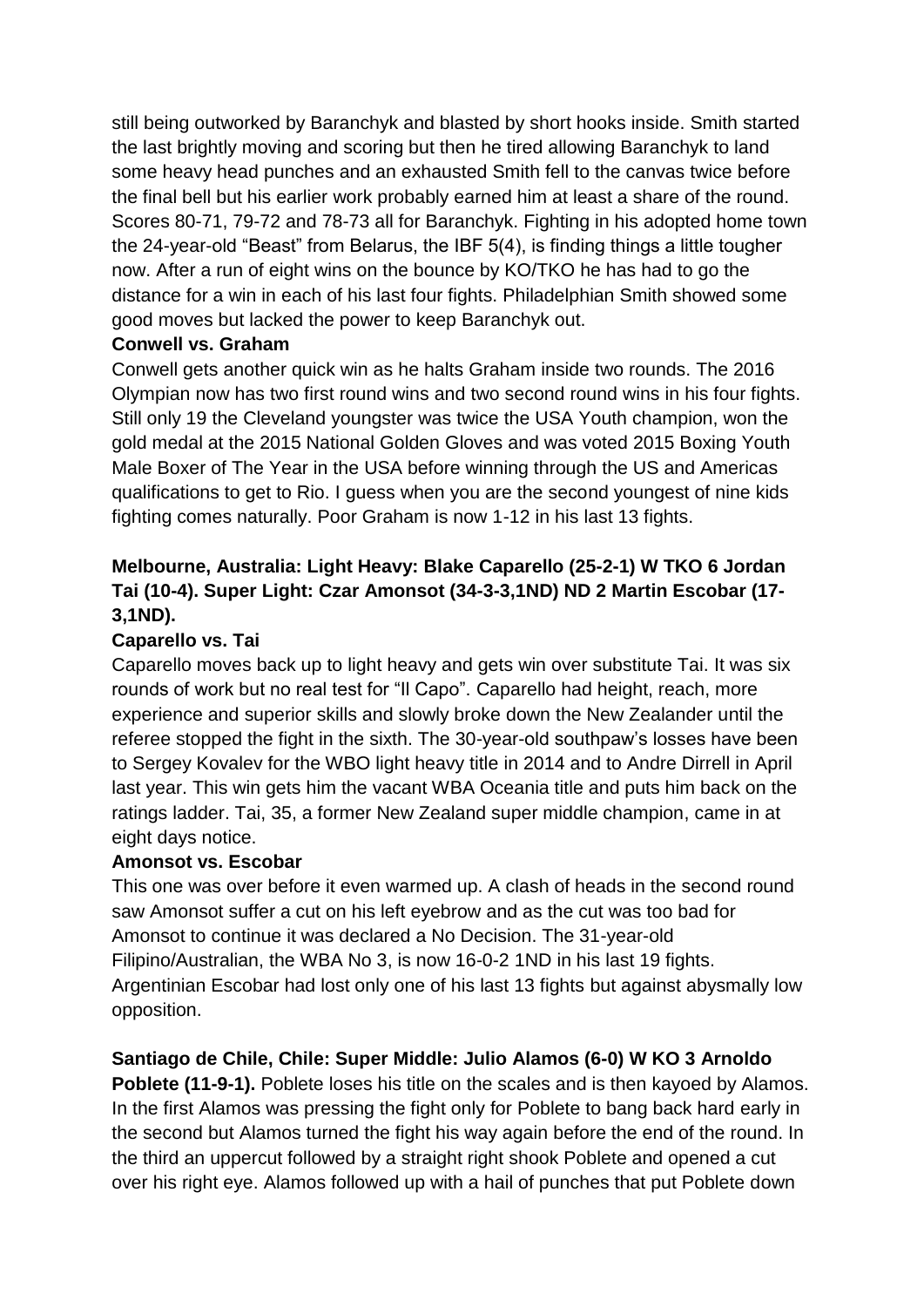and out. The 26-year-old Alamos was Chilean amateur champion and competed at the Pan American Championships but failed to get through the America's qualifiers for the 2016 Olympics. He has three wins by KO/TKO. Poblete came in 3lbs over the limit and declined to make any attempt to sweat it off.

## **Mexico City, Mexico: Feather: Josue Veraza (19-8-2) W PTS 10 Romulo**

**Koasicha (25-7).** Veraza pulls of upset as he wins wide unanimous decision over WBO title challenger Koasicha. Veraza controlled this one all of the way. He had a plan and he kept to it. He boxed on the outside countering Koasicha and controlling the pace of the fight. A peach of a left hook put Koasicha down in the second and he also showed a cut and swelling under his left eye as Veraza dominated the action. Koasicha kept advancing but never really got into the fight as Veraza cruised to victory. Scores 99-90 twice and 98-91 all for Veraza. The 24-year-old local wins the vacant WBO Latino title, his first title as a pro. He was 5-5-1 in his last 11 fights so a rank outsider. Koasicha lost to Lee Selby for the WBC International title in 2014 and to Vasyl Lomachenko for the WBO title in 2015 but this was his first fight since losing to Orlando Cruz in March last year.

## **Bangkok, Thailand: Welter: Teerachai (38-0) W PTS 12 Ramadhani Shauri (22- 12-1).**

## **Teerachai (Tewa Kiram) vs. Shauri**

Teerachai overcomes an early shock to outpoint game Tanzanian. Teerachai was barrelling forward landing heavily with both hands and Shauri soaked up a bundle of punishment. In the second round Teerachai had Shauri with his back to the ropes unloading when a counter right from Shauri sent Teerachai down on his rear. He was up quickly and was soon back to pounding on Shauri who took his bumps and lasted to the last bell. Scores 118-109 from all three judges for Teerachai who retains his WBA PABA title. He is No 1 with the WBA but has yet to face an opponent even remotely close to being rated. Shauri was 4-7 in his last 11 fights and that is better than many of Teerachai's opponents.

## **Las Vegas, NV, USA: Middle: Orlando Lora (33-7-2) W TKO 7 Hector Camacho Jr (58-7-1). Heavy: Ronald Johnson (15-1,1ND) W PTS 8 Sergio Ramirez (14-4). Lora vs. Camacho**

An irresponsible Camacho gets stopped by Lora. Camacho missed the contract weight by a whopping 6 ½ lbs and at a second weight the difference was up at 9lbs and that caught up with him. After being competitive for three rounds he tired and was under constant pressure from Lora until being floored early in the seventh and the referee stopped the fight. Mexican Lora faded out of the scene in 2014 after going 4-5 with all of the losses by KO/TKO and all against high level opposition. Camacho, 38, was having his first fight since August 2014.

## **Johnson vs. Ramirez**

Johnson gets another win on his return to the ring as he decisions Mexican Ramirez. Scores 78-74 twice and 79-73. The Las Vegas-based 31-year-old returned to the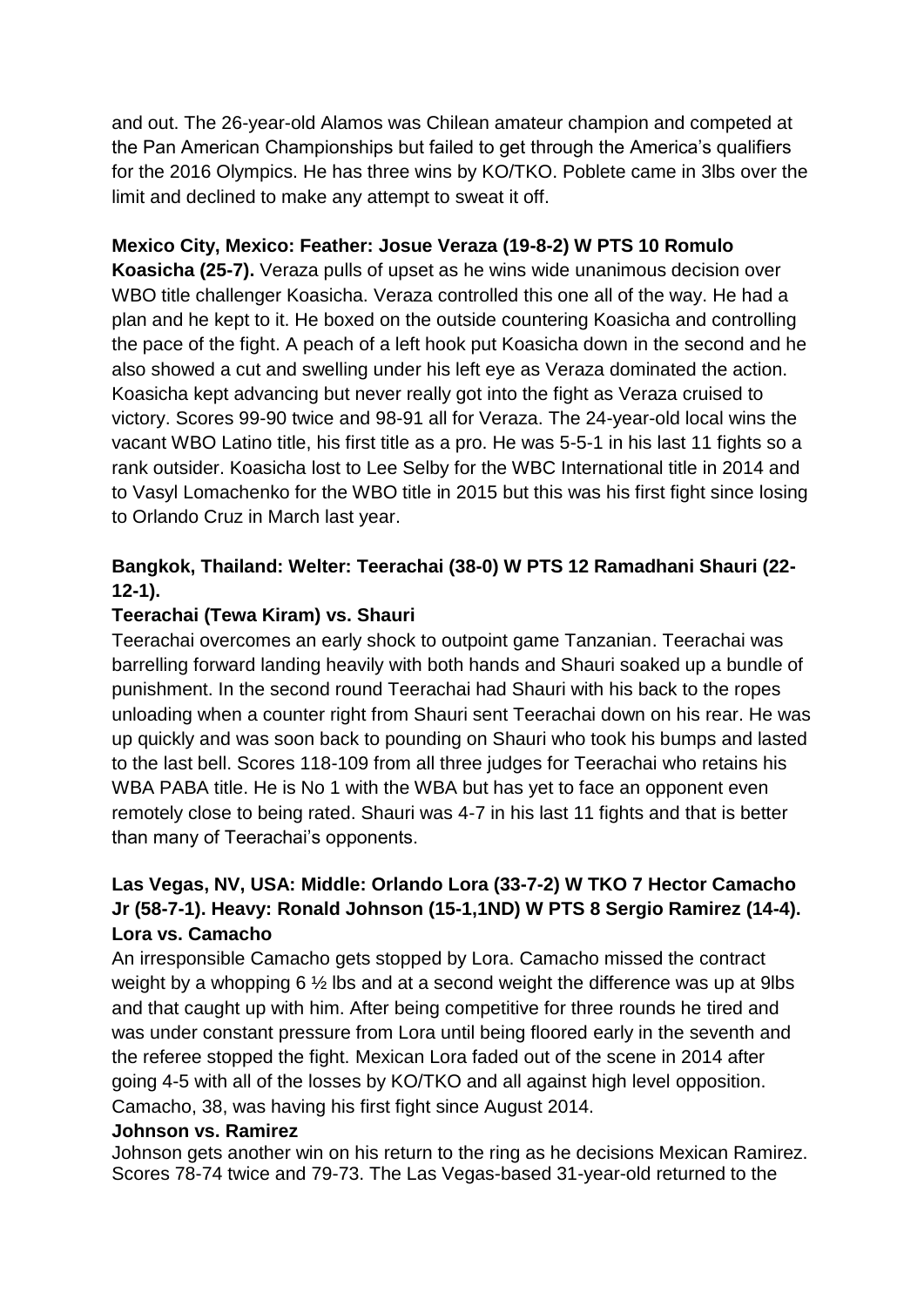ring in August last year after almost seven years away and this is his fourth win since then. Ramirez is now 3-4 in his last 7 fights

## **July 15**

**London, England: Super Middle: Chris Eubank Jr (25-1) W PTS 12 Arthur Abraham (46-6). Feather: Lee Selby (25-1) W PTS 12 Jonathan Barros (41-5-1). Super Light: Michal Syrowatka (19-1) W TKO 12 Robbie Davies Jr (15-1). Feather: Kid Galahad (23-0) W TKO 10 Jose Cayetano (21-6). Super Feather: Martin Joseph Ward (18-0-2) W PTS 12 Anthony Cacace (15-1). Middle: Patrick Wojcicki (9-0) W PTS 6 Darryl Sharp (5-18).**

## **Eubank vs. Abraham**

Eubank outclasses an ageing Abraham to retain the IBO title and perhaps finish Abraham's career.

#### **Round 1**

Abraham walked forward behind his high guard as usual. He had some success with his jab but Eubank was quicker and scored well with his own jab and landed a useful right uppercut.

Score 10-9 Eubank

## **Round 2**

Eubank outscored Abraham throughout the round. He was getting through with his jab and firing quick combinations going to head and body under and around Abraham's high guard and frustrated Abraham's attempt to sage a strong finish to the round.

Score 10-9 Eubank 20-18

## **Round 3**

Abraham had a much better third simply because he stopped using the high guard so much and threw and landed more punches. Eubank showed his own frustration late in the round swiping out with some wild punches.

Score 10-9 Abraham 29-28

## **Round 4**

Eubank's round . He took Abraham to the ropes and after scoring with hooks to the body he sent series of right uppercuts through the guard of Abraham. Abraham opened his arms to show he was not hurt and Eubank promptly repeated the right uppercuts with Abraham opening his arms for a second time which showed that Eubank's punches had got through. Abraham tried to finish the round strongly but good footwork and upper body movement from Eubank prevented that. Score 10-9 Eubank 39-37

## **Round 5**

This was a closer round. Abraham started well making good use of his jab. Eubank launched a series of attacks and Abraham hid behind his high guard. Eubank was getting through with left hooks to the body and right uppercuts. Abraham came back later in the round to make it close but Eubank had done enough to take it. Score 10-9 Eubank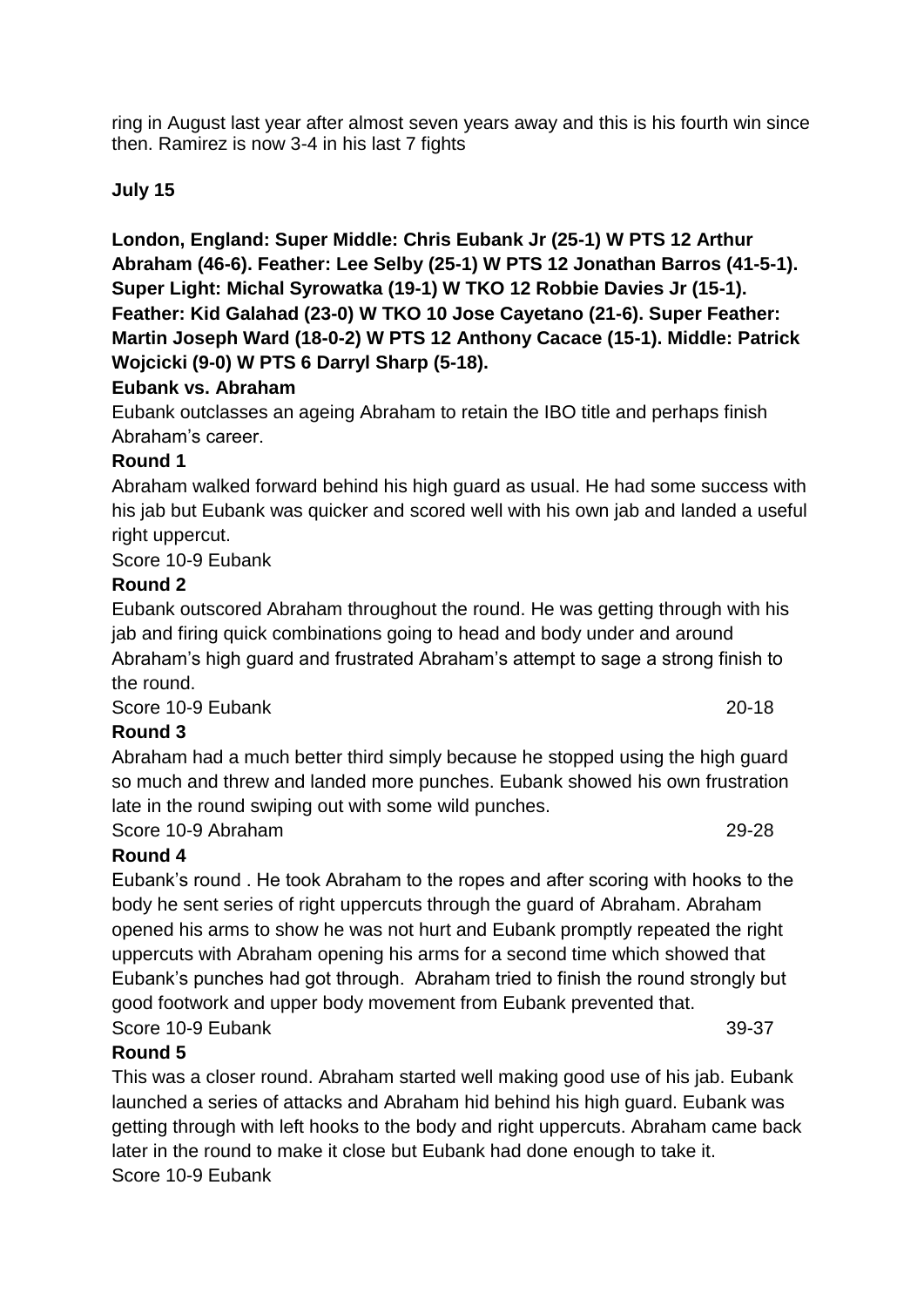**Round 6** 49-36 Abraham was back to the static high guard which is a pity as he was more effective when he boxed in an orthodox style and letting his hands go but old habits die hard. Eubank was firing punches from both hands and although many were being blocked he was throwing and landing more punches than Abraham. Score 10-9 Eubank 59-55

**Round 7**

Eubank dominated this round. He was firing punches to head and body with Abraham forced to back up. On a couple of occasions Eubank was confident enough to just walk away showing his customary arrogance and then start blasting home combination. When Eubank went backwards at the end of the round his clever defensive work stymied any attempts by Abraham to land a punch. Score 10-9 Fubank 69-64

# **Round 8**

Over the early part of this round Eubank outboxed Abraham being quick and accurate with his jab. He then pierced Abraham's high guard with lefts and rights to the body and uppercuts. Abraham was strong over the last minute scoring with a good straight right but that was not enough to cancel out the early work from Eubank.

Score 10-9 Eubank 79-73

# **Round 9**

Easy round for Eubank. He outboxed Abraham on the outside and the challenger spent much of the round against the ropes behind his high guard as Eubank rained combinations and seemed to shake Abraham with a right.

Score 10-9 Eubank 89-82

# **Round 10**

Eubank gave this round away. He spent much of it prowling around in a semi-crouch with both arms by his side. He was a difficult target for Abraham but you have to throw punches to win a round and Eubank did not.

Score 10-9 Abraham 98-92 **Round 11**

This one was closer as Abraham threw more punches and Eubank seemed to be tiring and only fought in bursts but his punches were the more accurate and he just did enough to edge the round.

Score 10-9 Eubank 108-101 and 108-101

# **Round 12**

Eubank dominated the last round. He had Abraham on the defensive behind his high guard and jerked Abraham's head back with hooks and uppercuts. Abraham tried to land a big right late in the round but Eubank dodged them with ease.

Score 10-9 Eubank **118-110**

# **Official scores: 118-110, 118-110 and 120-108**

Biggest career win so far for Eubank and a fairly easy one at that. His speed and movement nullified Abraham's attempts to walk him down. The 27-year-old IBO champion not only retained his title but also moved on to the lucrative quarter-finals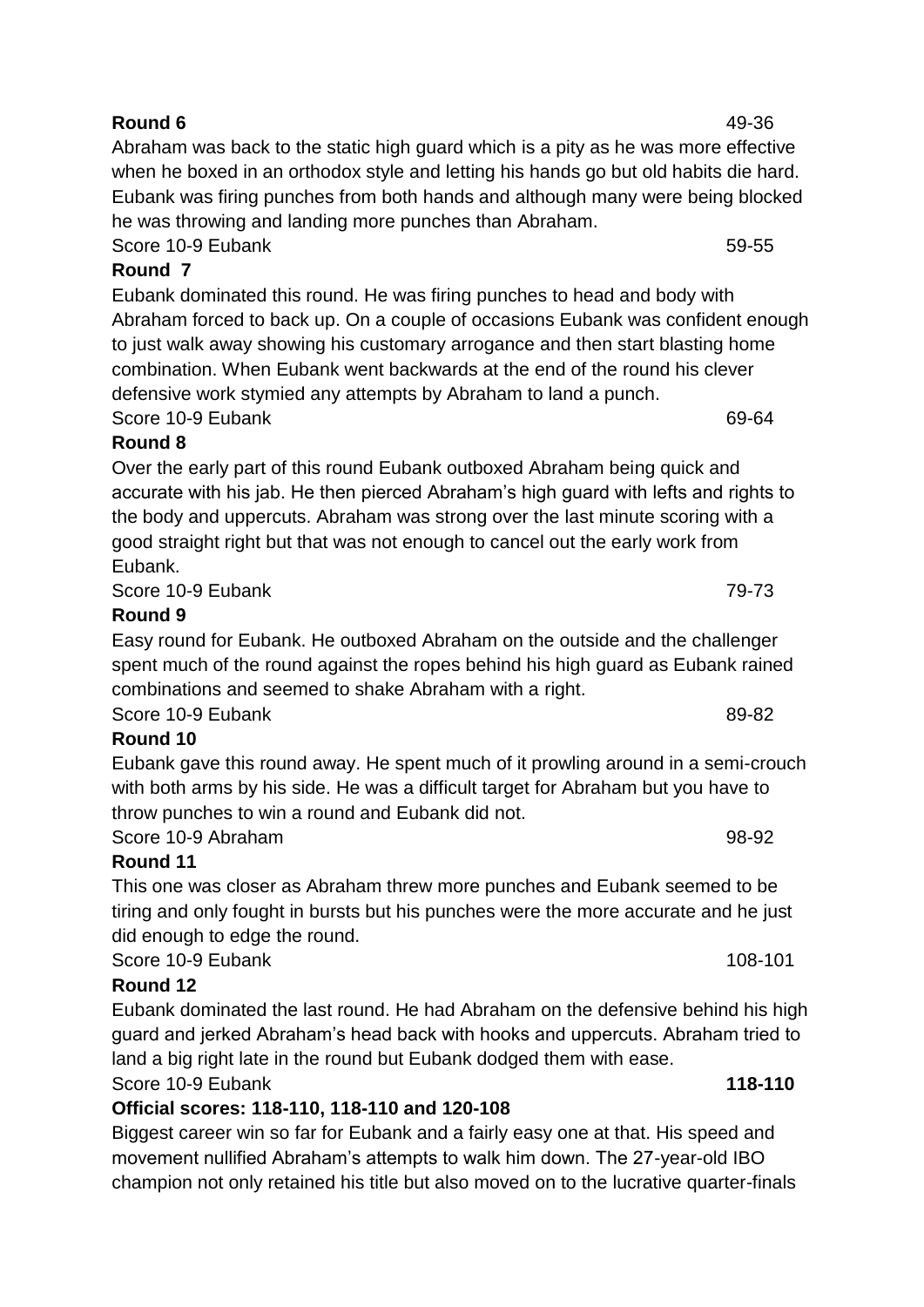of the World Boxing Super Series where he will face the unbeaten, tough Turk Avni Yildirim with the winner to face either George Groves or Jaime Cox. At 37 it might be the end for "King Arthur" although that has been said before. He needed two trips to make the weight and that must have taken something out of him. He has an economic style and is strong so he might decide to continue although his long time coach said the he though Abraham should retire as he no longer had the heart for fighting. This was Abraham's 22nd world title fight and he is now 5-2 against British opponents with the other loss being to Carl Froch.

#### **Selby vs. Barros**

Selby settles business with Barros as he easily outpoints the Argentinian as revenge for missing his big night in Las Vegas which fell apart due to Barros' medical papers not being in order. Selby took charge from the start with his clever boxing and strong jab he was too quick for the Argentinian. In the second Selby continued his attacks with Barros spending time trapped on the ropes as Selby went for body punches. Whilst winning Selby did not seem as dominant as expected and Barros proved a strong opponent who took a good punch, landed some good shots of his own and had patches of success that saw him take a round here and there. A clash of heads opened a cut over the right eye of Selby but it never became a factor in the fight. Selby continued to pocket the rounds but was never able to badly shake Barros who put on some pressure over the late rounds. Selby's far superior skills meant that Barros was never really in the fight with a chance. Selby had been looking to land a big left hook throughout the fight and he finally found the target with it in the last round and put Barros down. The challenger made it to his feet and to the bell without further scares. Scores 117-110 twice and 119-108 all for Selby. The Welshman had tragically lost his mother to cancer just a few days before the fight but had decided to go through with the match. This is only his second fight in 15 months and he was making the third defence of his IBF title. Beating his No 1 contender gives Selby some room for a voluntary defence and with the IBF ratings including Scott Quigg at No 2, Carl Frampton who attended this fight at No 3 and Josh Warrington at No 5 there is every chance of a big all-British match down the line. Barros, a former holder of the secondary WBA title, had won his last seven fights and owed his No 1 to a victory by split decision over rated Japanese fighter Satoshi Hosono in October 2016.

## **Syrowatka vs. Davies**

Syrowatka gets last round victory over Davies in an exciting scrap. Syrowatka made a good start taking the fight to Davies in the first scoring with some strong rights. Davies landed a few of his own late in the round and had a good second as he boxed tidily and switching stances. By the third Syrowatka was already showing puffiness around his eyes as Davies looked to take control of the fight. Syrowatka showed his power with a hard left in the fourth but an even better left from Davies in the fifth looked to have Syrowatka hurt. They traded punches in the sixth with Davies getting the better of the exchanges but he emerged with a cut over his left eye. Davies continued to force the fight in the seventh and eighth and in the ninth a left from Davies knocked Syrowatka off balance and as his gloves touched the floor it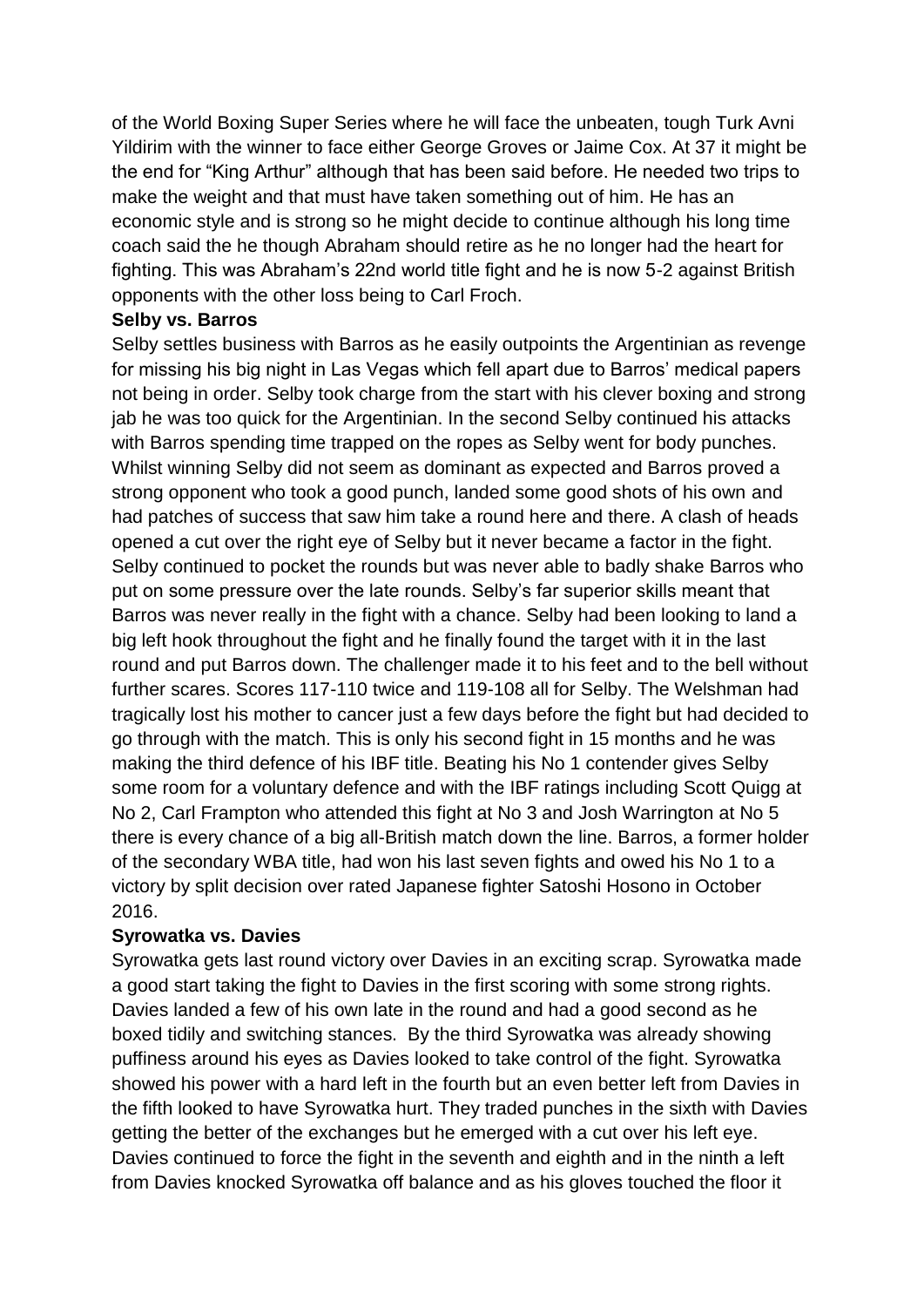was rightly ruled a knockdown. A gruelling tenth saw two tired fighters still exchanging heavy punches but late in the eleventh Syrowatka got through with a series of head punches. The Pole came out firing in the last and floored Davies with a heavy right. Davies only just made it to his feet before the ten was reached but he was very badly shaken. The fight could have been stopped then and after a series of punches from Syrowatka the referee did stop the fight just as the towel came in from Davies corner. Davies was taken from the ring on a stretcher and taken to hospital as a precaution but recovered to assure his fans he was OK. Big win for Syrowatka in his first fight outside Poland as a pro. He lifts the WBA Continental title and with Davies rated No 4 by that body it will also get him a high world rating. The 29-yearold is a former Polish amateur champion. He was stopped in four rounds by former European champion Rafal Jackiewicz in 2015 but outpointed Jackiewicz in a return last year. Davies, 27, was in front 106-102 on two cards and 106-103 on the third before the finish. At 27, he is young enough to come again.

#### **Galahad vs. Cayetano**

Galahad impresses as he outclasses Mexican Cayetano. The speed and skills of Galahad were just too much for the limited Cayetano to deal with. Galahad was able to score with ease with his southpaw right jab and was switching effortlessly to head and body. Cayetano was always a step behind but kept rolling forward into heavy counters. The Mexican had some minor success with rights of his own even switching to southpaw to see if that would alter the flow of the fight but Galahad was still in control. Galahad landed a great right/left combination in the fourth but after a couple of warnings lost a point in the fifth for another low blow. Cayetano did a bit better in the sixth but Galahad was soon back slotting home his jabs and firing home hurtful lefts. Cayetano was signalling Galahad to bring it on in the seventh which he did. He pounded Cayetano throughout the eighth and ninth and was unloading on the Mexican in the tenth as the referee stepped into stop the fight. The 27-year-old former unbeaten British, European and Commonwealth champion collects the vacant IBF Inter-Continental as he climbs back into contention after his ban,. He is No 10 with the IBF and will be hoping to get in the mix with Lee Selby, Carl Frampton Scott Quigg and Josh Warrington. Cayetano won his first 19 fights but as the quality of opposition has gone up he has gone down being 5-5 in his last 10 fights. In there is a good win over Felipe Orucuta , a loss on points against Leo Santa Cruz and a ninth round stoppage against Scott Quigg.

#### **Ward vs. Cacace**

Ward gets narrow unanimous decision over Cacace. The styles did not mix well but it was a close, hard fought contest all the way. Both fighters were cautious over the first two rounds. Cacace choose to start out fighting southpaw as usual but changed around during the fight. Ward was the busier fighter early getting in landing short punches and out again with Cacace not throwing as much mainly looking to land strongly with his left. The rounds continued to be close with neither boxer really committing himself. Cacace was switching guard in the sixth a round in which a punch opened a cut above the left eye of Ward. Ward's higher work rate had him in the lead but Cacace seemed the fresher and the Belfast fighter looked to have pulled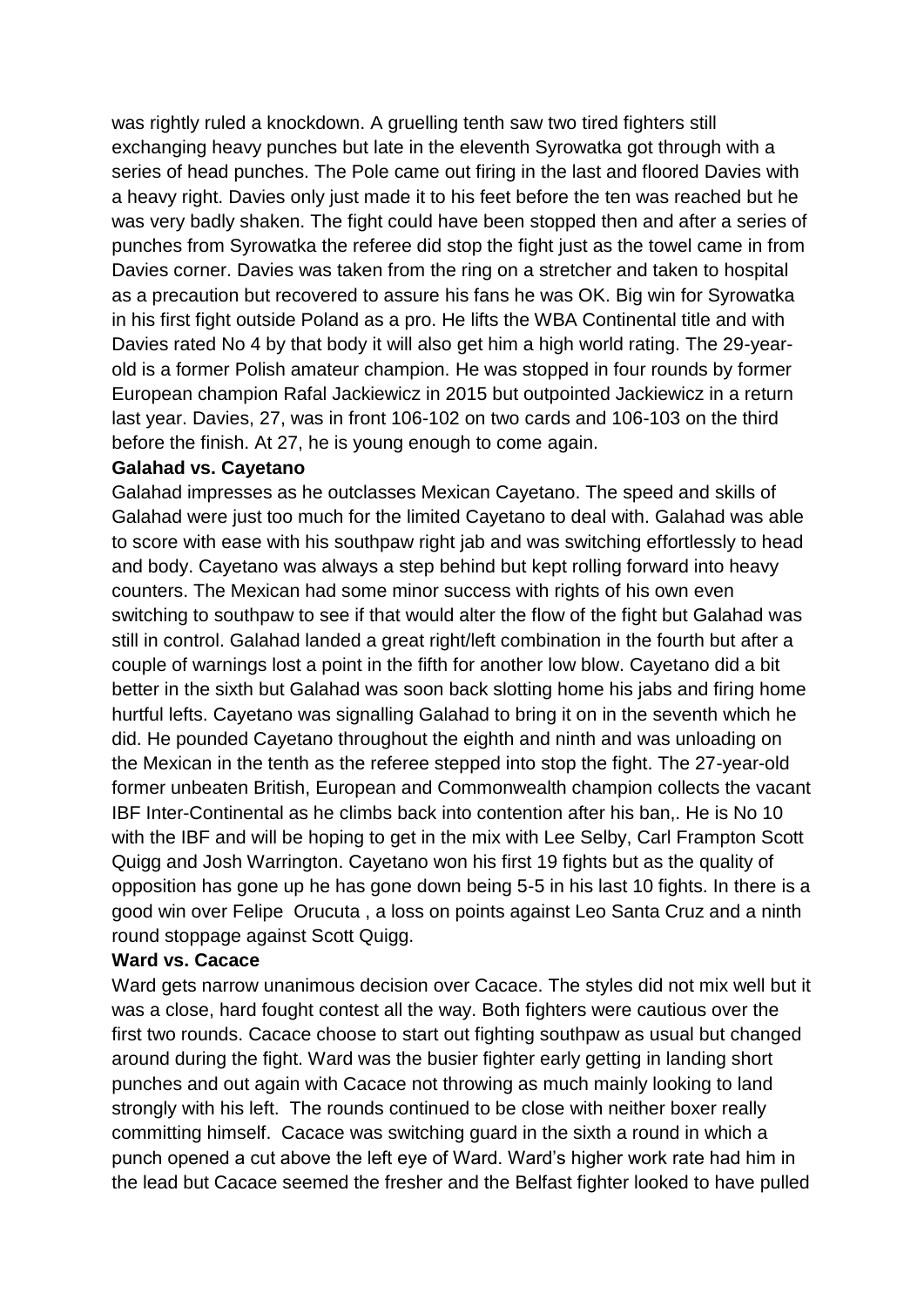level by the end of the ninth but Ward outscored Cacace in the tenth. The last two rounds saw some very scrappy action with neither man landing enough clean punches to clearly take the rounds and in the end the judges decided that Ward had done enough to merit the decision. Scores 116-113, 116-114 and 115-114 all for Ward. Leeds-born Ward, 26, is a member of the Travelling community which is enjoying considerable success right now through the Fury brothers and Billy Joe Saunders. This was Wards third defence of his British title which means he has a Lonsdale belt to keep. He also won the vacant Commonwealth title and he also keeps that belt so he now has two of the most beautiful belts in boxing for his trophy collection. He is No 2 with the EBU so adding an EBU belt could be his next target. Cacace thought he had done enough to win this one and you can be sure he will press for a return or go for another title.

## **Wojcicki vs. Sharp**

Wojcicki made sure that Germany had one winner on the night as he outpointed clever survivalist Sharp. The 25-year-old from Wolfsburg is one of the best prospects in Germany. As an amateur the Volkswagen toolmaker was German champion in 2009/2010 and 2011 and represented Germany at the 2012 Olympics. After the Olympics he went over the kickboxing and won the German title and was victorious at the World Cup. No names on his record yet and he is being built at a sensible pace. Sharp keeps his record of never losing by KO/TKO.

**Inglewood, CA, USA: Super Feather: Miguel Berchelt (32-1) W PTS 12 Takashi Miura (31-4-2). Super Feather Jezreel Corrales (22-1) W TEC DEC 10 Robinson Castellanos (24-13). Light Heavy: Sullivan Barrera (20-1) W PTS 10 Joe Smith (23-2). Light: Mercito Gesta (31-1-2) W TKO 8 Martin Honorio (33-11-1). Feather: Many Robles Jr (13-0) W RTD 5 Christian Esquivel (30-12). Feather: Dihul Olguin (12-6-3) W PTS 8 Horacio Garcia (32-3-1). Super Feather: Recky Dulay (10-2,1ND) W TKO 3 Jaime Arboleda (10-1). Light: Ryan Garcia (10-0) W KO 1 Mario Macias (28-22).**

## **Berchelt vs. Miura**

Berchelt makes a successful first defence of his WBC title with unanimous decision over former champion Miura.

## **Round 1**

Both started cautiously probing and prodding with their jabs. Berchelt began to throw some long rights at the southpaw challenger and in the last 20 seconds of the round Miura ducked into a right from Berchelt and was then caught by a right to the head and went down. He rolled up to his feet immediately and after the count there was not enough time for Berchelt to do any more damage.

## Score 10-8 Berchelt

## **Round 2**

For most of the second Berchelt was not looking to engage. He was circling the ring slipping jabs through Miura's guard then jumping in with a quick burst of punches and out. As the round closed Berchelt turned up the heat firing punches from both hands which found the target on Miura's head and had Miura in some disarray.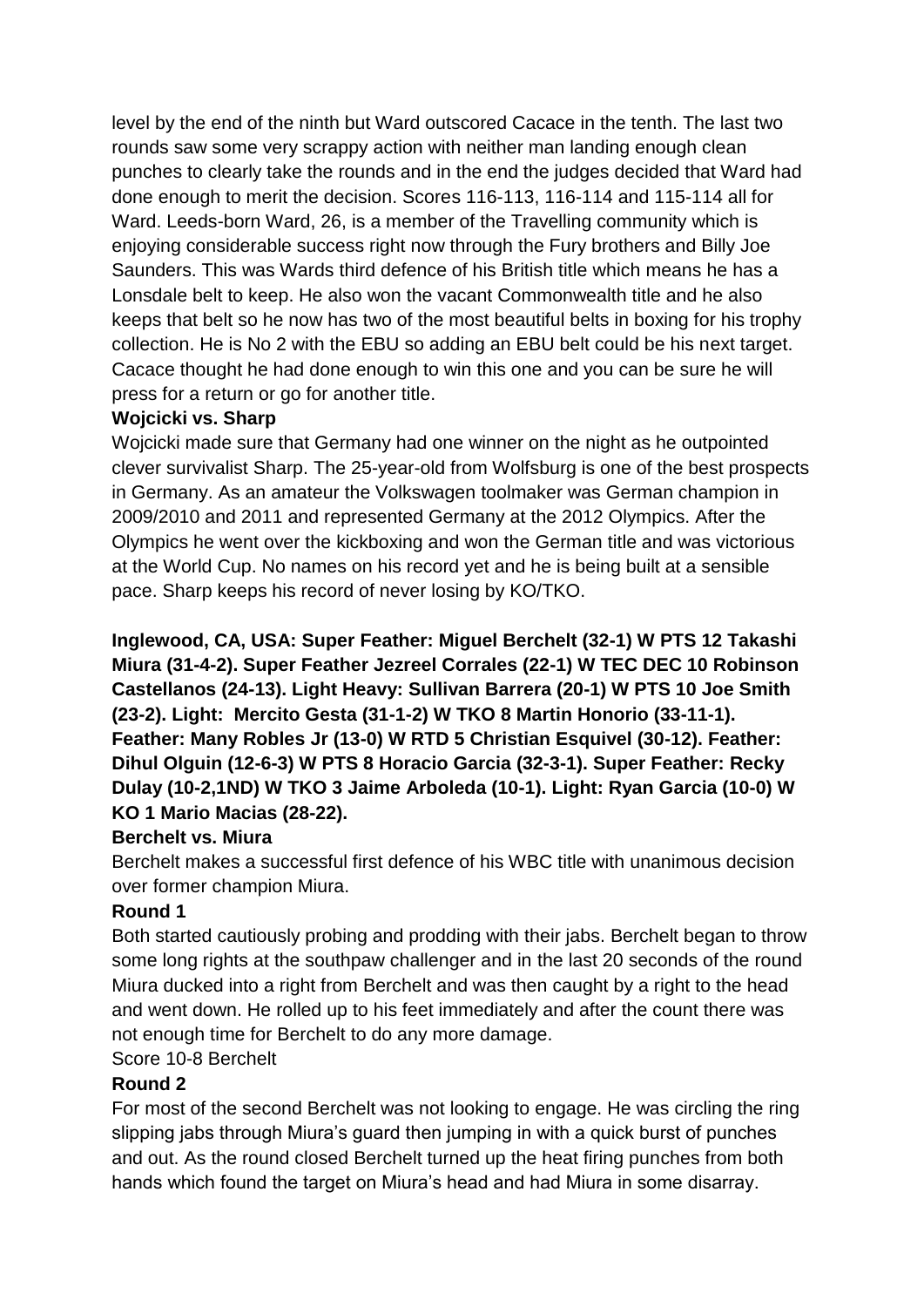Score 10-9 Berchelt 20-17

## **Round 3**

Miura was not in the fight. Berchelt was popping him with the jab on the outside and then springing forward and landing head punches from both hands with Miura unable to set himself to throw a punch. The challenger was warned about his head and it did not look like it was accidental head work.

Score 10-9 Berchelt 30-26

# **Round 4**

Berchelt was making it look easy. He was too quick and was slotting home jabs firing straight rights and had Miura confused not knowing where the next punch was coming from. Miura was resorting to wild swipes as Berchelt continued to bounce punches off the head of Miura from distance and inside.

Score 10-9 Berchelt 40-35

# **Round 5**

It was more of the same in the fifth. Berchelt was scoring continually with a jab/straight right and then getting away leaving a head down Miura swatting air. Miura did get through with a couple of straight lefts but the mobility and hand speed of Berchelt were too much for him.

Score 10-9 Berchelt 50-44

# **Round 6**

Berchelt was almost playing with Miura in the sixth often leading with his right. Miura was getting desperate and just trying to walk Berchelt onto one big left but Berchelt was moving around the static Japanese fighter and scoring from different angles each time. He stood and traded with Miura just before the bell and again it was Berchelt doing the scoring.

Score 10-9 Berchelt 60-53

# **Round 7**

Miura finally took a round. Despite the right side of his face swelling up he was landing his straight lefts and Berchelt's work rate and accuracy dropped. He had been covering a lot of canvas as he danced around Miura and Miura was getting encouragement from some blood showing on Berchelt's mouthguard. Score 10-9 Miura 69-63

# **Round 8**

Berchelt was getting back into his stride and he rocked Miura with a right/left combination and opened up with both hands. Miura recovered and was throwing wild shots one of which landed flush on the back of Berchelt's head leading to a bit of recovery time for the champion and a warning to Miura. Berchelt opened up again at the end of the round with a flurry of punches.

# Score 10-9 Berchelt 79-72

# **Round 9**

Berchelt was jabbing and moving in the ninth circling Miura and stabbing home jabs. He was not sitting down on his punches which were tending to land with the full extension of his arm. Miura kept marching forward and over the last minute again began to find the target with his straight lefts and just did enough to edge the round.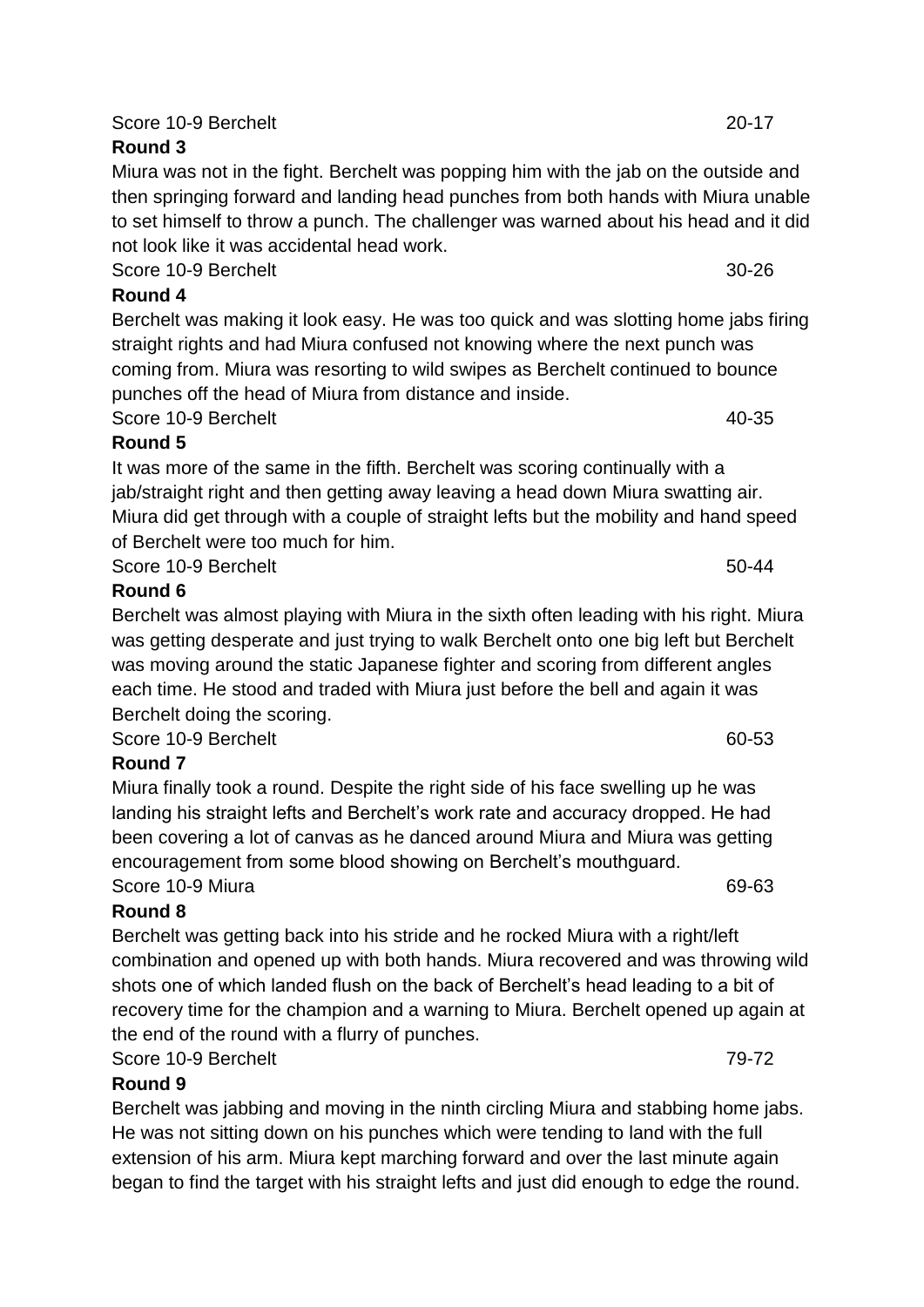## Score 10-9 Miura 88-82

## **Round 10**

Berchelt outboxed Miura in the tenth. He was on his bicycle circling the ring slotting home the occasional jab and scoring with quick combinations but he was mainly looking to stay outside. Miura chased hard but just could not land anything of substance.

Score 10-9 Berchelt 98-91

## **Round 11**

Berchelt's round. Although Miura had some success with his straight lefts Berchelt was scoring with quick punches from both hands and easily outscoring the challenger. Miura was only using his right as a range finder for his left so was just throwing one punch at a time and Berchelt was bouncing combination off Miura's head and then moving.

Score 10-9 Berchelt 108-100

## **Round 12**

Berchelt took no chances in the last. He again used hand speed and combinations to fire punches through the non-existent guard of an exhausted Miura who was just swinging hopefully and could hardly lift his hands at the end.

Score 10-9 Berchelt **118-109**

## **Official scores 120-109, 119-108 and 116-111 all for Berchelt.**

The 25-year-old "Scorpion" from Merida was making the first defence of his title which he won with an eleventh round stoppage of Francisco Vargas in January. Despite an 85% KO/TKO record Berchelt showed almost too much respect for the power of Miura never really sitting down on his punches or sustaining his attacks but the tactics, although not typically Mexican, worked. Miura was his mandatory challenger so now he can choose someone for a voluntary. Jezreel Corrales retained his WBA title on the show but I am not sure their styles would make a good mix and unification fights with either Vasyl Lomachenko or Gervonta Davis would be tough asks for any super feather. Former champion Miura was just too slow, one-paced and over reliant on his powerful left and retirement might be his choice.

## **Corrales vs. Castellanos**

Corrales holds on to his WBA title with a majority verdict over Castellanos.

## **Round 1**

No feeling out here. The southpaw champion was throwing quick bursts of light punches looking quicker and more accurate than a slow starting Castellanos . Score 10-9 Corrales

## **Round 2**

Castellanos let his hands go more in the second but Corrales was again getting his punches off first. A clash of heads saw Castellanos suffer a vertical cut high on his forehead between his eyes

## Score 10-9 Corrales 20-18

## **Round 3**

There were some wild exchanges in this one with both landing and missing in equal measure. A low left hook from Castellanos saw Corrales go down in pain and the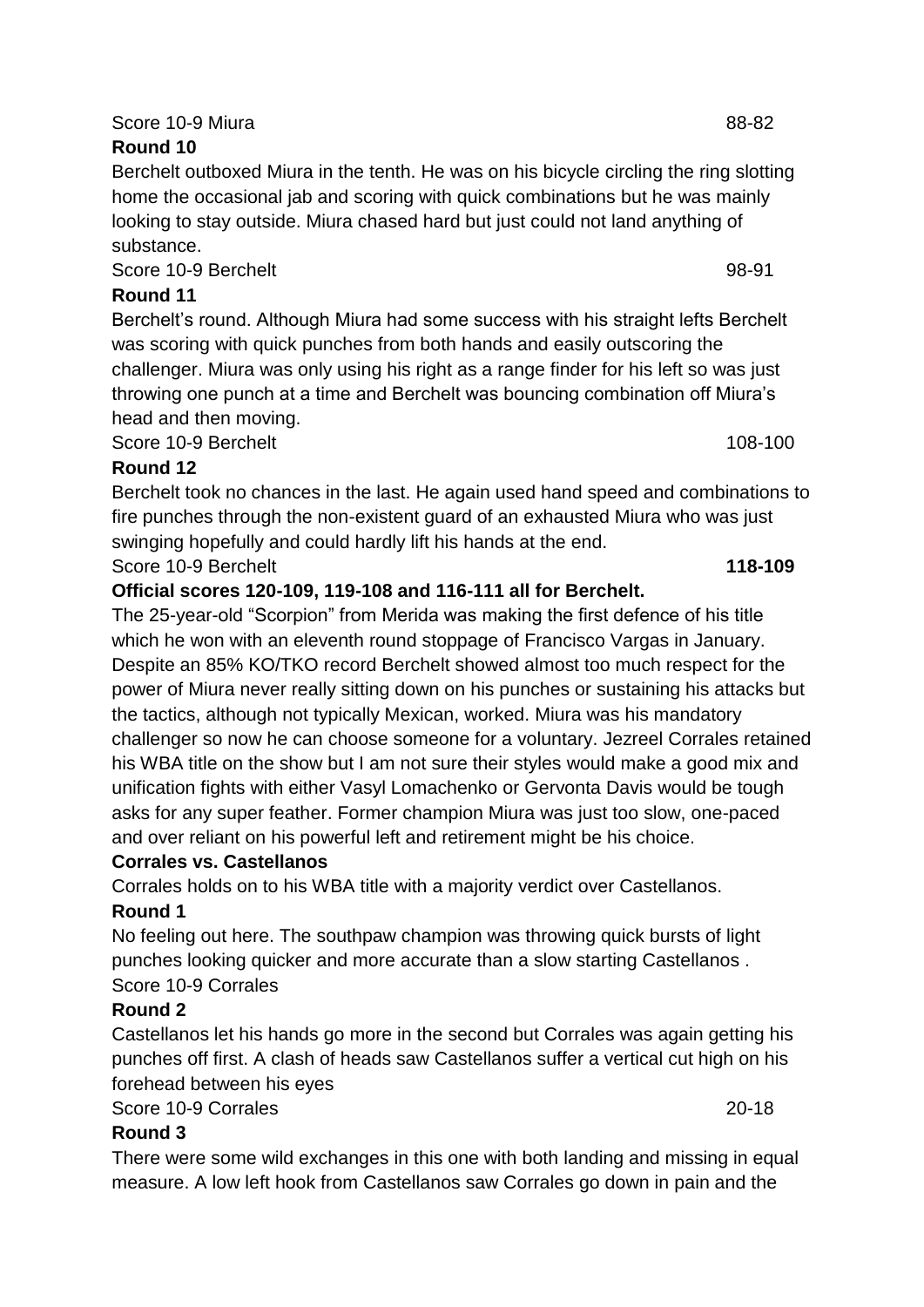#### Score 10-9 Castellanos 29-28

#### **Round 4**

Corrales touched down on the canvas with his gloves early in this round but it looked more as if he overbalanced and was not hurt. They continued to exchange punches which were more quick than powerful until a right hook from Castellanos dumped Corrales on his butt for a genuine knockdown. After the eight count Corrales had the better of the exchanges scoring with good straight lefts. With the first knockdown looking dubious and the strong finish from Corrales this was a 10-8 and not a 10-7 for me.

Score 10-8 Castellanos 37-38

## **Round 5**

Castellanos took this one. He scored well with straight rights with Corrales throwing more but being wild with his punches at times.

Score 10-9 Castellanos 46-48

## **Round 6**

Corrales round. He was getting through with straight lefts and anticipating Castellanos rushing attacks and either countering and moving or countering and then tying Castellanos up inside.

Score 10-9 Corrales 56-57

## **Round 7**

Big round for Corrales. He was quicker and more accurate. He looked to shake Castellanos late in the round and then floored him with a straight left. Castellanos half blocked it but he was going back and the punch overbalanced him putting him on his rump. He was not hurt and was up quickly with the bell going just as the count was completed.

Score 10-8 Corrales 66-65

## **Round 8**

Corrales clearly outboxed Castellanos. The Mexican's vision was being hampered by the blood from the cut on his forehead trickling into his right eye. He was looking to counter in the round but Corrales was scoring with jabs and fast combinations with Castellanos to slow to gets those counters off.

Score 10-9 Corrales 76-74

## **Round 9**

Castellanos had a better round. He was getting his punches off quicker and ducking under punches that had caught him in the eighth. He landed some rights which were his best punches so far and matched Corrales as they flailed away just before the bell. Castellanos was still being troubled by the blood trickling into his right eye and was also cut under the same eye.

Score 10-9 Castellanos **85-84** 

## **Round 10**

Corrales scored with a couple of lefts and as he moved in to follow up Castellanos also threw a punch and Corrales head banged into the right side of Castellans' face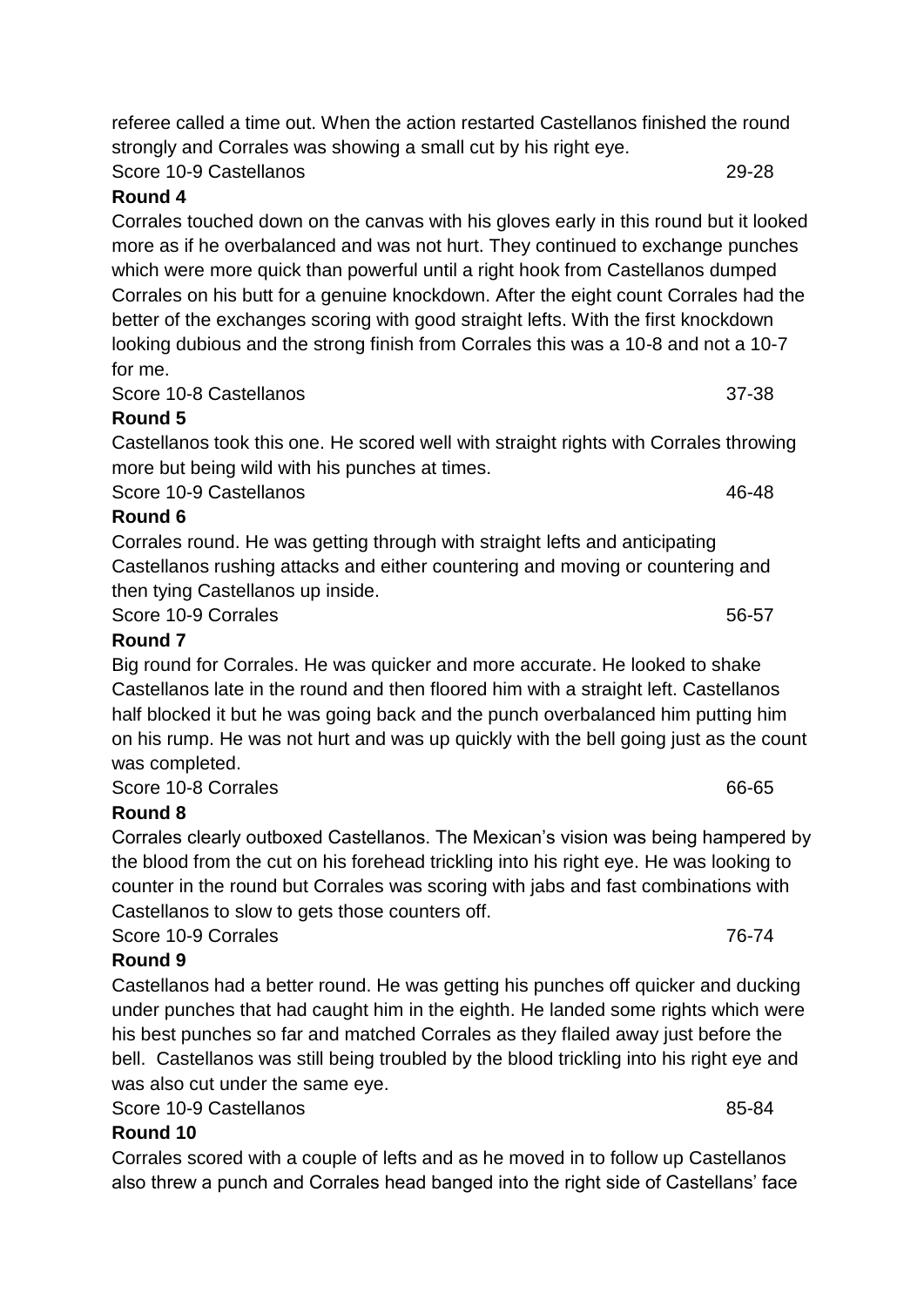opening the existing cut under his right eye and turning it into an ugly gash and the doctor advised the fight should be stopped. With so little of the round gone-less than 20 seconds- I had to see it as an equal round.

#### Score 10-10 **95-94**

## **Official scores: 96-92, 94-93 for Corrales and 94-94 so a majority decision for Corrales.**

If I had made the fourth a 10-7 I would have scored it a draw so I had no problem with the result. The 26-year-old champion from Panama was making the second defence of his WBA title and has now won 20 in a row but this was desperately close and could have gone either way over the closing rounds. It remains to be seen whether the WBA will order a rematch. Castellanos, 35, has the nickname of "Robin Hood" but "Cinderella Man" would be more appropriate as he was 10-10 in his first 20 fights and he rebounded from inside the distance losses to Rene Alvarado and Oscar Escandon to stop Yuriorkis Gamboa to earn his title shot. Let's hope he gets a return.

## **Barrera vs. Smith**

Both fighters badly needed a win here for different reasons. Smith was trying to capitalise on his victories over Andrzej Fonfara and Bernard Hopkins to force his way into a title fight and Barrera was looking to build on a win over previously unbeaten Vyacheslav Shabranskyy to put himself in a position to reverse a loss to Andre Ward last year. In the first round Barrera was countering well until late in the round when a straight left from Smith put him down. He beat the count and survived Smith's attempts to get a spectacular victory. From there Barrera took over the fight. He had superior skills and employed a focused body attack,. Smith was the bigger puncher and always dangerous but was generally outboxed in round after round. Barrera was able to catch Smith with hard counters as he bulled forward. Smith was tending to load up on his punches and throwing big single punches with Barrera working more solidly. A right from Barrera had Smith shaken in the fourth as the Cuban showed he had some power of his own. Barrera was landing with enough punches for the referee to check with Smith in his corner after the seventh to make sure Smith wanted to continue. He did and made a big effort over the last three rounds but it was not enough. Scores 97-92 twice and 96-93 all for Barrera. The 35-year-old Cuban lifts Smith's WBC International title. The win over Shabranskyy had seen him rated WBA 3/WBC 6 and WBO 12 and this victory should lift him even higher. For 27-year-old Smith it is a major set-back. He was WBC 3/WBA 5 so well placed to get a chance at the title but he looked crude and slow here and has a lot of work to do. **Gesta vs. Honorio**

Gesta halts a fading Honorio. The Filipino had too much speed and skill for the shopworn Honorio. Southpaw Gesta was comfortable on the back foot letting Honorio make the running and moving and countering the Mexican. Honorio did get through with some good rights but Gesta was quicker and found the target with his right jabs and straight lefts. A clash of heads saw Gesta suffer a cut but it was not a factor. Gesta had Honorio down in the fourth but Honorio survived and kept coming. By the seventh the fight had changed with Gesta forcing the fight getting inside the wide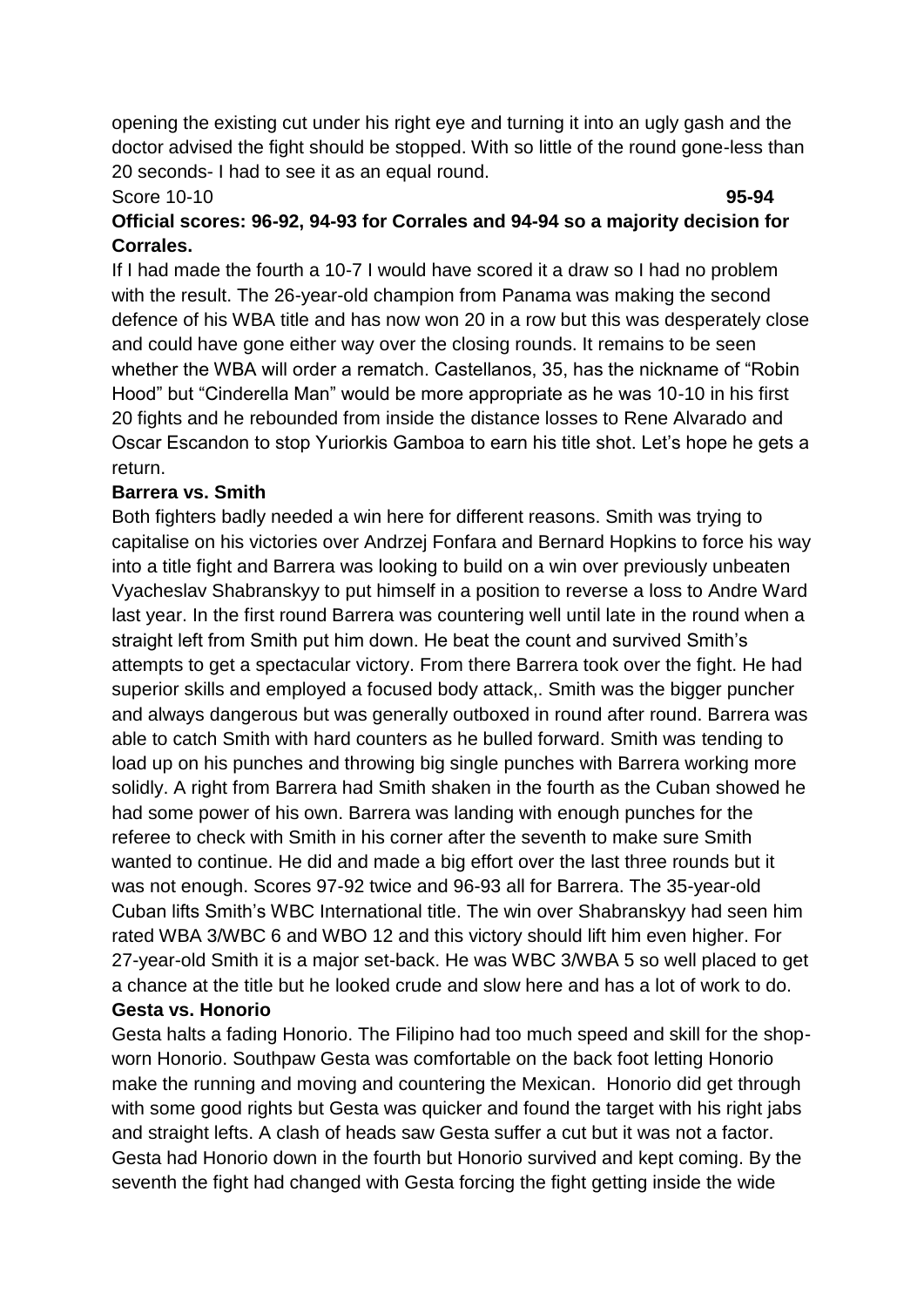swings of Honorio and scoring with hooks and uppercuts. In the interval the referee went to Honorio's corner to make sure he was able to continue. The referee must not have been convinced as just 15 seconds into the eighth as a right jab and a straight left sent Honorio staggering back the referee jumped in and stopped the fight. The 29-year-old Filipino was unbeaten in his first 27 fights until losing a wide points verdict against Miguel Vazquez for the IBF title in 2012. However he was inactive in 2013 and in 2016 and was the forgotten man of the light division. He started to put that right with a win over useful Gilberto Gonzalez in April and with more activity should now regain a world rating and eventually to get another title shot. Honorio, 37, lost in IBF title fights against Roberto Guerrero at feather and Juan Carlos Salgado at super feather but has now lost 4 of his last 5 fights.

#### **Robles vs. Esquivel**

Robles was moving up to eight rounds for the first time but gets this one over inside six rounds. Esquivel came in as a late substitute and did not fancy the job. He stayed around for five round soaking up punishment but had enough in the sixth and just walked away from the action as his corner threw in the towel. A win is a win but Robles must have been hoping for a more satisfactory ending. The 23-year-old Californian has 5 wins by KO/TKO. Esquivel faced Shinsuke Yamanaka for the vacant WBC bantam title in 2011 but is now 3-8 in his last 11 fights with all eight losses coming by KO/TKO.

#### **Olguin vs. Garcia**

Olguin refuses the role of victim and gets an upset decision over big puncher Garcia. In a reversal of expectations it was the southpaw from Guadalajara who showed power flooring Garcia in the second round and putting the verdict beyond doubt with another knockdown in the last. Scores 77-73 twice and 76-74. Olguin had lost his last three fights but those matches were all ones he was expected to lose. This win should get him some more work. Garcia won his first 29 fights before losing on points to Hozumi Hasegawa in 2015 and he has struggled since being 3-2-1 in his last 6 fights.

## **Dulay vs. Arboleda**

This result broke a few hearts in Panama as Arboleda was one of the rising stars down in Canal country. The fight was to have gone on at the Golden Boy show on Friday but was switched here. The first two rounds were fairly even and it was still anyone's fight for the first two minutes of the third. The referee stopped the action briefly to pull Arboleda's shorts over his protector. When the action resumed Filipino Dulay stepped in with a wicked left hook to the body followed by another left and then a right to the head. Arboleda stiffened for a moment and then when down flat on his back as though his legs had been chopped from under him. He struggled to get up with legs like spaghetti and although he did get up his legs wobbled and he fell into the ropes with the referee immediately stopping the fight. Dulay, 23, was stopped in 94 seconds by Gervonta Davis in September 2015 and did not fight again until a win in the Philippines in January this year. This is win No 7 by KO/TKO for Dulay who is trained by former WBC light fly champion Rodel Mayol. Arboleda, 22,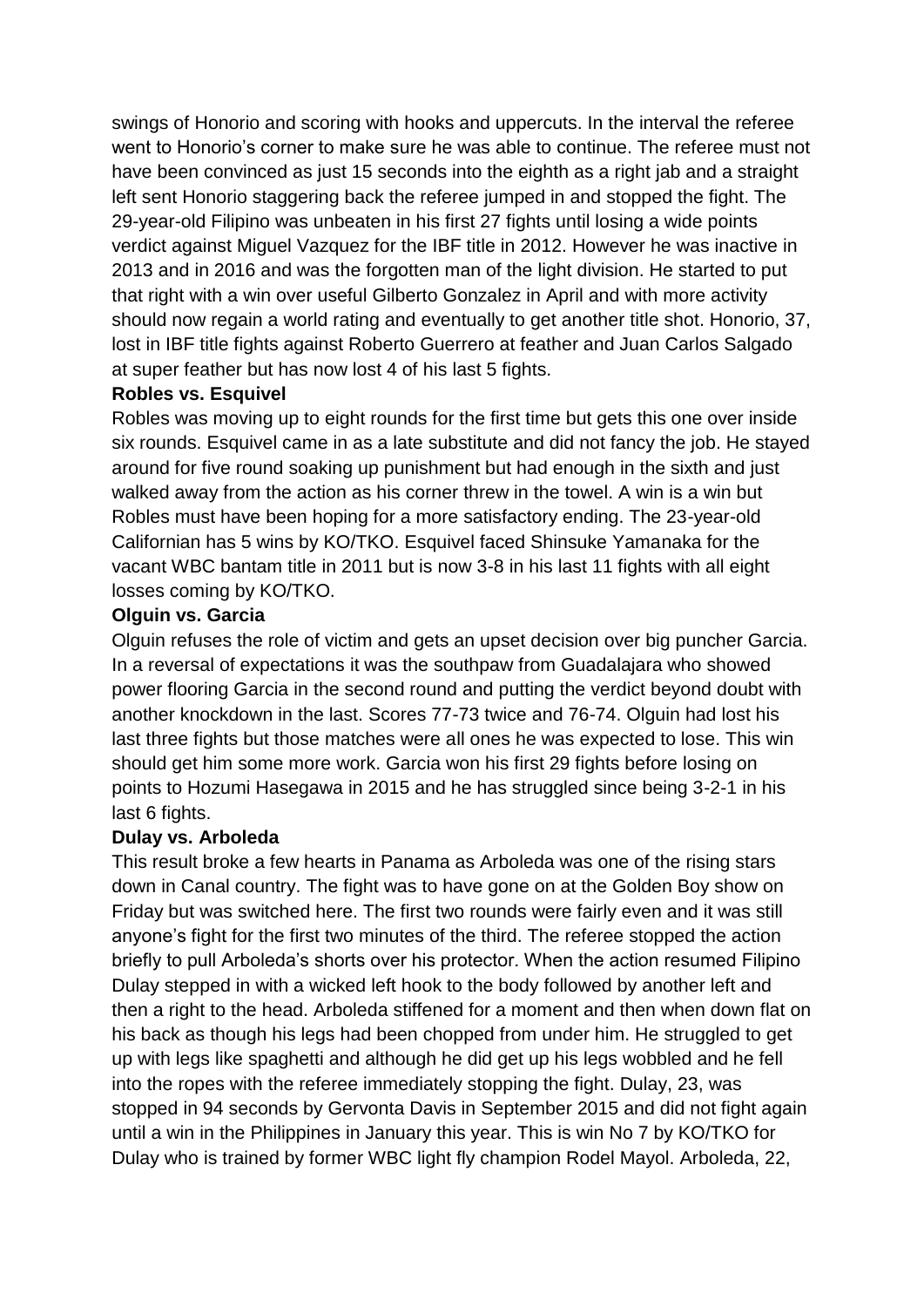was a top flight amateur. He had won 5 of his last 6 fights by KO/TKO and was No 7 in the WBA ratings.

## **Garcia vs. Macias**

Garcia gets another quick win. The outstanding teenage talent floored experienced Macias twice with rights before the referee stopped the fight after only 74 seconds. Still only 18, the 5' 10" (178cm) from South California will be 19 on 8 August. He moves to four first round finishes and five second round finishes plus one points victory adding up to less than 18 rounds for his ten wins. He won a hatful of medals at Junior level whilst training in his father's garage so worth noting for the future. Macias suffers his eighth loss by KO/TKO and is 2-10 in his last 12 fights.

**Uniondale, NY, USA: Welter: Omar Figueroa (27-0-1) W TKO 3 Roberto Guerrero (33-6-1,2ND). Light Heavy: Marcus Browne (20-0) W TKO 2 Sean Monaghan (28-1). Heavy: Adam Kownacki (16-0) W TKO 4 Artur Szpilka (20-3). Super Welter: Patrick Day (14-2-1) W PTS 10 Eric Walker (15-1). Welter: Jamal James (21-1) W PTS 10 Ionut Dan Ion (36-5). Feather: Brandon Figueroa (13-0) W PTS 8 Fatiou Fassinou (28-7-3).**

## **Figueroa vs. Guerrero**

Figueroa crushes a gutsy Guerrero with five knockdowns. Guerrero made a confident start boxing on the outside working his right jab and scoring with straight lefts. When they stood and traded over the last minute he was also getting the better of the exchanges. Guerrero choose to go toe-to-toe with Figueroa in the second and his head was snapped by a vicious right uppercut and Figueroa then landed a series of hooks and uppercuts. Guerrero tried to fire back but a left uppercut dropped him to his knees. He jumped at eight and then tore into Figueroa with such ferocity that Figueroa was trapped on the rope desperately covering up. Figueroa then launched an attack of his own banging home hooks and uppercuts with Guerrero trapped on the ropes and his head again being jarred back and he slumped to his knees. After the count Figueroa landed a right to the body and Guerrero again slumped to his knees. Figueroa was raising his arms in triumph but Guerrero made it to his feet. The referee told him one more knockdown and it will be over and then the bell went. Before the start of the third the referee had the doctor examine Guerrero who insisted he was OK and wanted to carry on. Guerrero went straight after Figueroa driving him to the ropes and pumping hooks. Figueroa began to bang back and again punches were rocking Guerrero's head worryingly and he fell to his knees. Despite his warning about one more knockdown after Guerrero got up the referee examined him and let him continue. Guerrero again tried to take the fight to Figueroa but a right to the head and a left to the body put him down and the referee waived the fight over. Texan Figueroa, 27, a former undefeated WBC light champion, had a good 2015 beating Ricky Burns and Antonio DeMarco but this was his first fight since that December 2015 win over De Marco. Guerrero has had a great career winning titles at feather and super feather and picking up various interim titles but this is his first loss by KO/TKO and it really is time to walk away. The strength of neck muscles is an important ingredient in punch resistance and Guerrero's were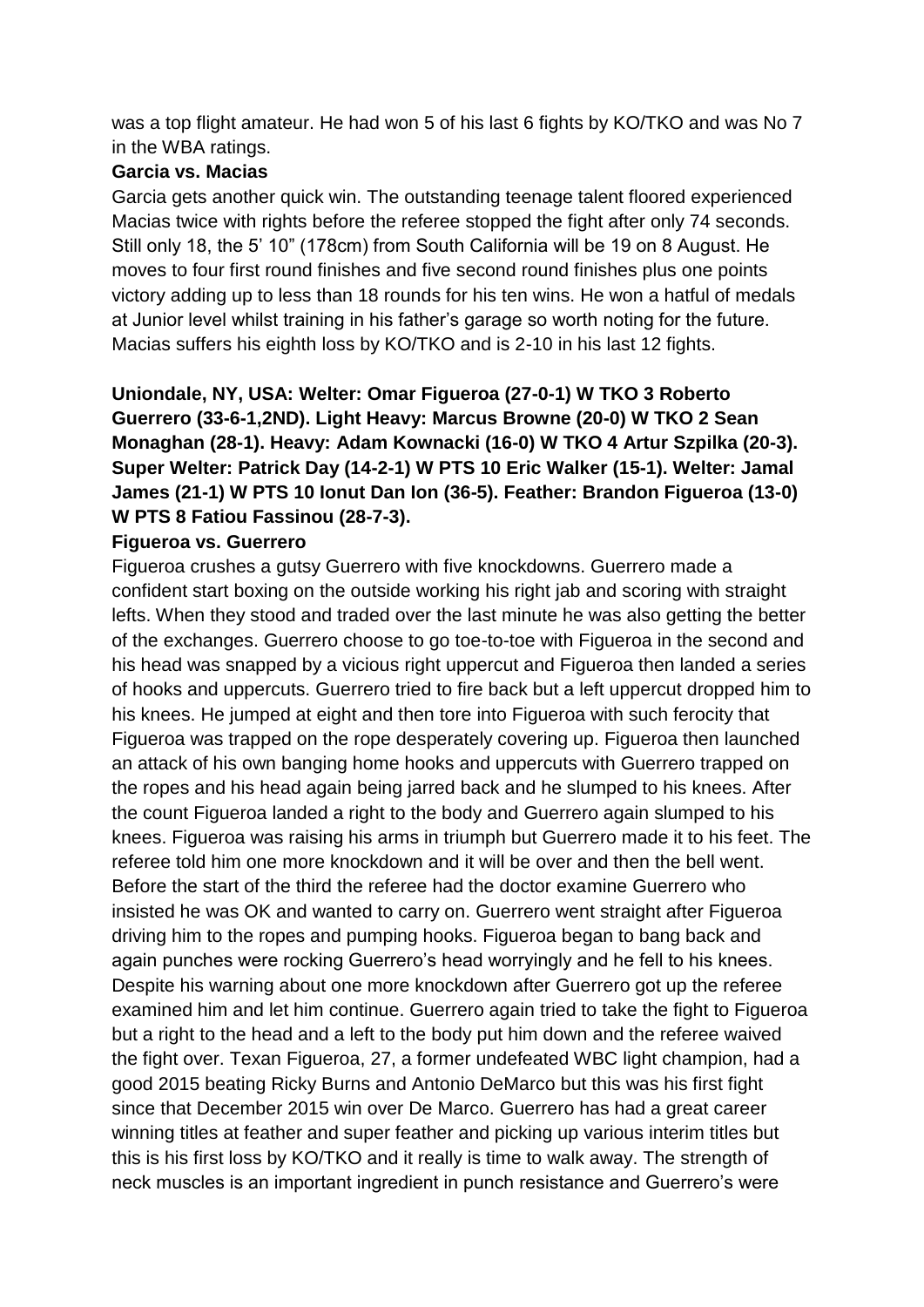like rubber with his head flopping about every time he took a serious head punch and that is dangerous so it was good to hear that he had announced his retirement.

#### **Browne vs. Monaghan**

Browne was in charge from the off. He was slotting home his southpaw jabs and as Monaghan tried to step inside Browne cleverly showed him the right and followed with a straight left. Monaghan never saw it coming and he was dumped on his rear. He was up quickly and when the action resumed as he tried to take the fight to Browne he was caught with more lefts and stumbled and fell into the ropes. Browne was finding gaps for his lefts again but a low left saw the action stopped and Monaghan given time to recover. He again tried to take the fight to Browne but time after time Browne banged home right jabs with Monaghan unable to land anything of substance. In the second a right to the head sent Monaghan stumbling into the ropes and as Browne landed a bundle of rights the referee stepped in and stopped the fight. Browne, a 26-year-old from Staten Island, showed speed and power and in an already crowded division he established himself as a threat. The 2012 Olympian now has 15 wins by KO/TKO and was rated WBC 7/IBF 9(8)/WBA 10 and should now improve on all of those ratings. Monaghan, 35, had been complaining that he was being avoided by the top fighters but his opposition had been good but not high level and this was a reality check for his ambitions.

#### **Kownacki vs. Szpilka**

Kownacki overwhelms Szpilka inside four rounds. Szpilka showed he was quicker and slicker in the first round as he buzzed around firing quick jabs and southpaw straight lefts. Kownacki was rumbling after Szpilka and was able to score with hefty shots when he could trap Szpilka on the ropes. Kownacki dominated the second as he walked through Szpilka's punches landing long rights. Szpilka boxed better in the third. He kept moving and prodding out his jab. He was doing well until the last 20 seconds when he mocked Kownacki and an angered Kownacki scored with some hefty shots. Kownacki pressed harder in the fourth and scored early with long rights. After being hit with one of those Szpilka decided to drop his hands and show he was not hurt. Kownacki accepted the stupid offering of some free shots and walked forward landing lefts and rights driving Szpilka along the ropes and down in a corner. Szpilka was up quickly but he looked exhausted and after the eight count another series of rights from Kownacki drove him to a corner and as Kownacki continued to land punches the referee stepped in and stopped the fight. The 28-year-old Brooklyn-based Pole "Baby Face" Kownacki gets win No 13 by KO/TKO and collects his biggest scalp so far. He is strong but slow with a very flat-footed style with the result that he leans in when punching which could be trouble against a big counter puncher but he did a job on the more experienced Szpilka here. As for Szpilka this was his first fight since his ninth round kayo defeat against Deontay Wilder for the WBC title in January last year and he looked exhausted after just three rounds.

#### **Day vs. Walker**

After a stellar amateur career Day is finally starting to get his act together as a pro. He got the win here but it was a close, hard-fought victory. After a first round of study Day was rolling in the second getting in close, pressing Walker to the ropes and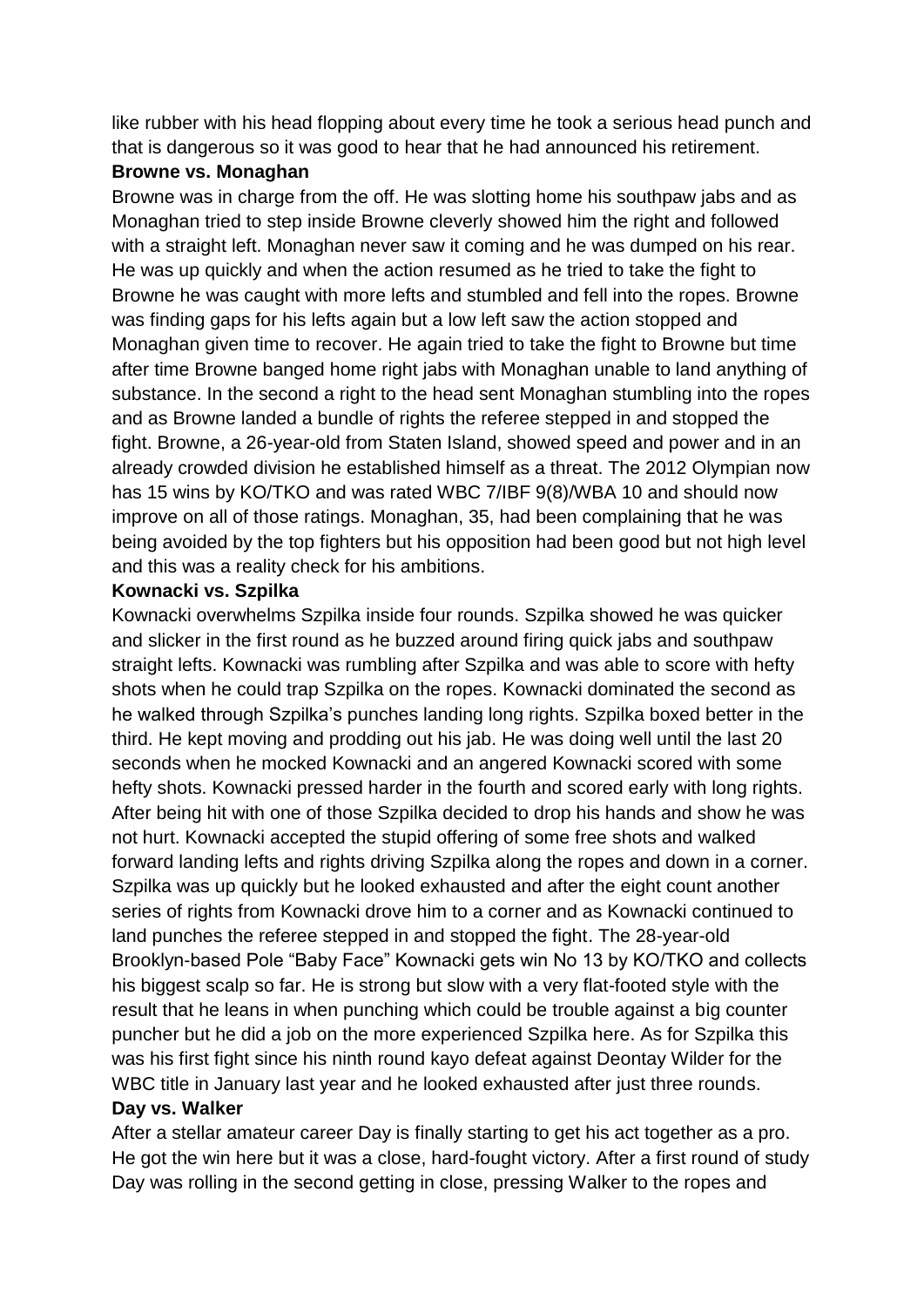banging to the body. They were both willing to stand and trade with Day having the edge in power but leaving plenty of gaps for Walker to land some sharp counters. Day had a good third and the fourth was a pivotal round. A right from Day put Walker down. He beat the count but the punch had also opened a cut under Walker's left eye. That gave Day a comfortable lead but Walker did not cave in. He continued to trade punches with Day and was very much in with a winning chance until Day staged a stronger finish over the last two rounds to cement his victory. Scores 96-93 twice and 95-94 all for Day who lifts Walker's WBC Continental Americas title. The 24-year-old from Freeport, a former US and New York Golden Gloves champion, did not impress early as a pro and in November 2015 was stopped in one round by modest Carlos Garcia Hernandez. He steadied the ship somewhat last year with a couple of wins including a victory over useful Lithuanian Virgilijus Stapulionis and will be looking to kick on from this win over unbeaten Walker. The 34-year-old "Baby Faced Assassin" from Louisiana ran Day close but has some rebuilding to do.

## **James vs. Ion**

James gets unanimous decision over Romanian veteran Ion. The tall James had big edges in height and reach and made good use of them to dominate the action. He continually snapped Ion's head back as he countered the Romanian's attacks. Ion took the punishment and kept moving forward using clever upper body movement getting inside and punching to the body. Ion had some success as he hurt James in the sixth but James was able to outscore him in most rounds and even when he tired late he had plenty of success when he stood and traded and emerged a clear winner on all three cards. Scores 99-91, 98-92 and 97-93. The 6'2" (188cm) James, 28, already has wins over good level opposition in Juan Carlos Abregu, Javier Molina and Wale Omotoso with his only loss being to Cuban Yordenis Ugas in August last year. Canadian-based southpaw Ion, 35, retired after four rounds in losing to Kell Brook for the IBF welter title in 2015 and was stopped in five rounds by Jarrett Hurd in March.

## **Figueroa vs. Fassinou**

Figueroa make it two out of two for the Figueroa clan as he outpoints Fassinou. Figueroa had problems early with the constant changing of guard from southpaw to orthodox and the awkward style of the fighter from Benin but good body punching and a high work rate enabled Figueroa to open a gap over the middle and late rounds and he forced Fassinou to fight much of the time trapped against the ropes and under pressure. Scores 78-74 twice and 79-73 all for Figueroa. The 20-year-old "Heartbreaker" shows real promise. Fassinou, 31, a former WBC International Silver champion has now lost 3 of his last 4 fights.

## **Sydney, Australia: Cruiser: Jai Opetaia (12-0) W TKO 8 Daniel Ammann (32-10-**

**1).** Opetaia comes through good learning fight with Ammann and lifts vacant Australian title. Opetaia had height, reach, speed and age on his side with Ammann having much more pro experience. From the start Opetaia was scoring heavily with southpaw right hooks to Ammann's body and long lefts to the head. Fellow-southpaw Ammann showed good punch resistance and was working his way inside behind a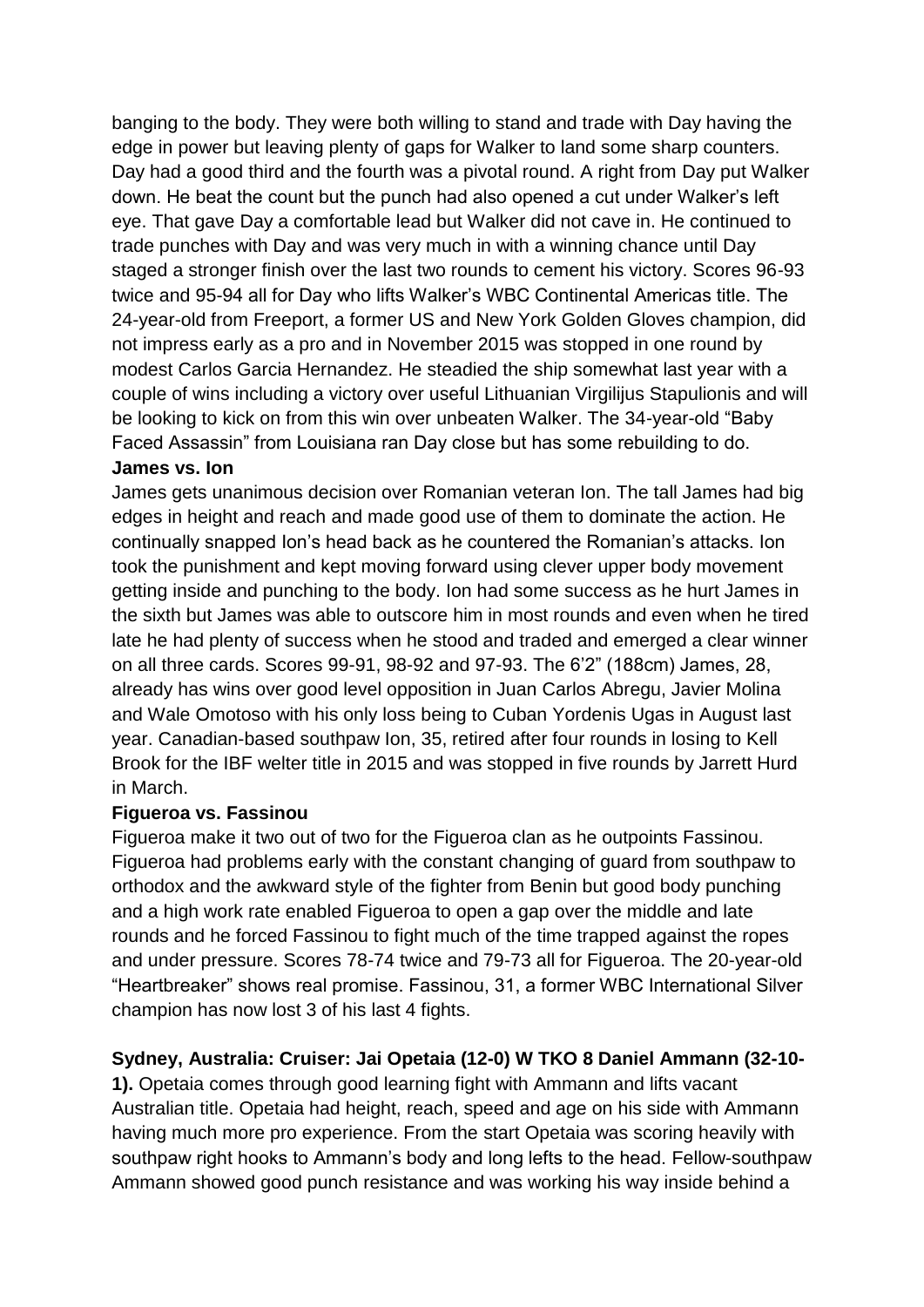stiff jab and scoring with body punches when he got close. The body punches from Opetaia eventually wore Ammann down and his work rate dropped as Opetaia continued to land hefty right hooks. Opetaia had never gone past six round before and he also slowed. A big right shook Ammann in the eighth and as he tried to fight back some more clubbing head punches saw the referee stop the fight. The 22-yearol Opetaia wins the vacant Australian and OPBF titles with his tenth win by KO/TKO. He is a former World Junior gold medallist and World Youth bronze medallist. In London at 16 he became the youngest ever boxer to represent Australia at the Olympics. He has great potential but is still a work in progress. Ammann, 34, a former Australian champion and Commonwealth title challenger gets his third loss by KO/TKO. He gave Opetaia a useful test and showed there was still room for improvement.

## **Goppingen, Germany: Cruiser: Firat Arslan (40-8-2) W TKO 8 Goran Delic (31- 2). Super Light: Fatih Keles (9-0) W Renald Garrido (19-15-1). Arslan vs. Delic**

Arslan wins the vacant WBO European title as he bludgeons Delic to defeat. Neither fighter is a speed merchant so this was a slow fight. As usual Arslan employed a high guard walking Delic down with Delic able to score under and around the guard of Arslan but Arslan was the harder puncher and Delic lacked the power to stop Arslan's march. A punch from Arslan knocked Delic's mouthguard out in the fourth and Arslan continued to score with stabbing jabs and short hooks. By the sixth Delic looked exhausted. Arslan rocked Delic with a right and Delic beckoned for Arslan to try again. Twice more Arslan landed good head punches and each time Delic dropped his hands to show he was not hurt. He most certainly was hurt when a left hook from Arslan knocked him over. He was up and ready continue after the count. Arslan hunted Delic down scoring with more lefts until a right had Delic slumping forward to his knees and the referee waived the fight over just as the towel came in from Delic's corner. The 46-year-old Arslan, a former holder of the secondary WBA title, makes it six wins since losing a split decision against Yoan Pablo Hernandez for the IBF title in 2014. He is No 3 with the WBO but with Oleg Usyk tied into the World Boxing Super Series it remains to be seen how the WBO will view Usyk's commitments. German born Bosnian Delic, 43, has met only very mediocre opposition with the exception of Juan Carlos Gomez who stopped Delic in 2014. His inflated record was exposed here.

#### **Keles vs. Garrido**

This was intended to be an easy defence of his WBO European title for Turkish prospect Keles but Garrido came close to ruining the party. This was an intense, close fight in which an argument could be made for either fighter coming out the winner and the draw was a good reflection of the fight. Scores 95-95 twice and 96-94 for Keles. The 27-year-old German-based Turk, a former gold medal winner at the European Championships, remains a fighter with a future and has the backing to help him climb. Former French super light champion Garrido is a much better fighter than his record shows and in his recent activity there is a win over previously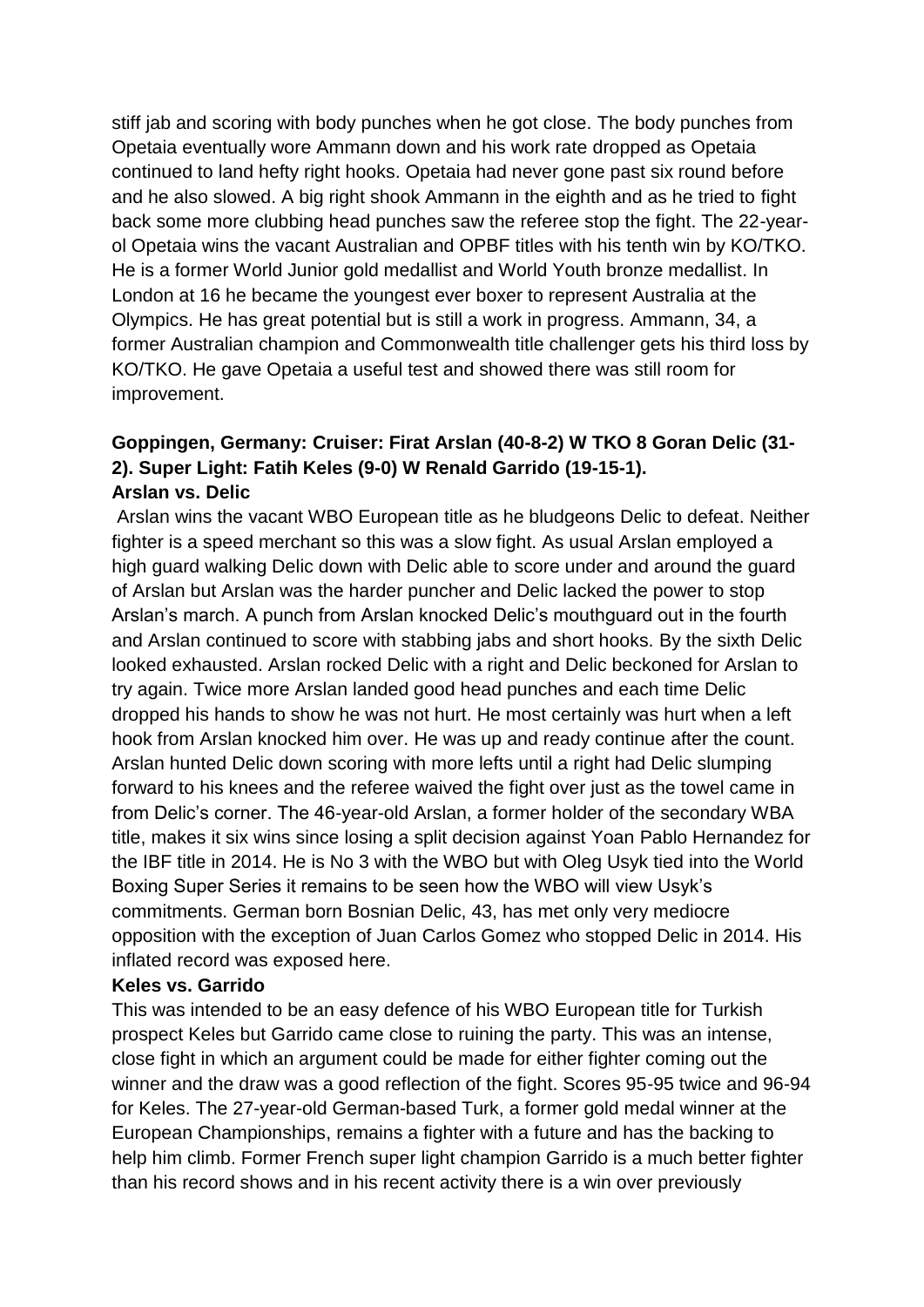unbeaten Olympic silver medallist Daouda Sow and a very close loss against Frankie Gavin.

**Sequals, Italy: Cruiser: Fabio Turchi (12-0) W KO 4 Cesar David Crenz (22-11).**

Italian champion Turchi brutalises Crenz with body punches for win. Southpaw Turchi stuck mostly to the jab over the first two rounds then upped the pace in the second adding hard combinations. The Italian was finding the target with body punches in the fourth although Crenz scores with some good counters. In the fifth a right to the body put Crenz on the floor. The visitor beat the count but another right to the body put him down and the fight was over. Turchi, 23, wins the vacant WBC International Silver title and makes it 9 wins by KO/TKO. As an amateur Turchi won a silver medal at the World Youth Olympics and a bronze medal at the World Youth Championships. Boxing is in his blood as his father Leonardo was Italian light heavy champion. The show was to honour former heavyweight champion Primo Carnera who was born in Sequals. Turchi advised that he has signed a three year contract with Evander Holyfield's Real Deal outfit. Now 8 losses by KO/TKO for 37-year-old former Argentinian champion Crenz.

## **Cabo San Lucas, Mexico: Super Fly: Israel Gonzalez (20-1) W PTS 10 Yonathan Padilla (18-3). Bantam: Gerardo Castillo (20-1) W TKO 5 Jonathan Perez (3-3). Gonzalez vs. Padilla**

Gonzalez climbs off the floor to get unanimous decision over Padilla. This was to have been for Padilla's WBC Youth title but he failed to make the weight and it went ahead as a non-title fight. Gonzalez was down from a left hook in the first but he recovered and boxed his way to a wide unanimous decision. He has won his last seven fights. No names in there but some experienced fighters. Two losses in a row now for Padilla.

## **Castillo vs. Perez**

Castillo gats back into the winning column with stoppage of novice Perez. After winning his first 19 fights Castillo suffered a majority decision loss in fight No 20 but just three weeks later he is back on form. His success is remarkable as he is a deaf mute but has overcame those disadvantages to make a career as a professional.

## **Castro Urdiales, Spain: Welter: Kerman Lejarraga (23-0) W TKO 3 Azael Cosio**

**(20-6-2,1ND).** Lejarraga overcomes being rocked and bloodied to batter Cosio to defeat. After a cautious first round Cosio put Lejarraga down with a punch that seemed to hit Lejarraga on the back of the head. Lejarraga was up quickly but whilst the referee pondered over whether to take any action Cosio landed a sneak punch and continued his attacks. Lejarraga was still a bit dazed but fought back and at the end of the round looked rattled and angry rather than hurt but worryingly he was bleeding from the nose and had a cut under his right eye. It was over in the third. Lejarraga staggered Cosio with a pair of lefts then landed a right to the head and drove the Panamanian to the ropes landing straight rights and lefts. Cosio fought his way out of the corner only to be driven back again. Lejarraga was teeing off with lefts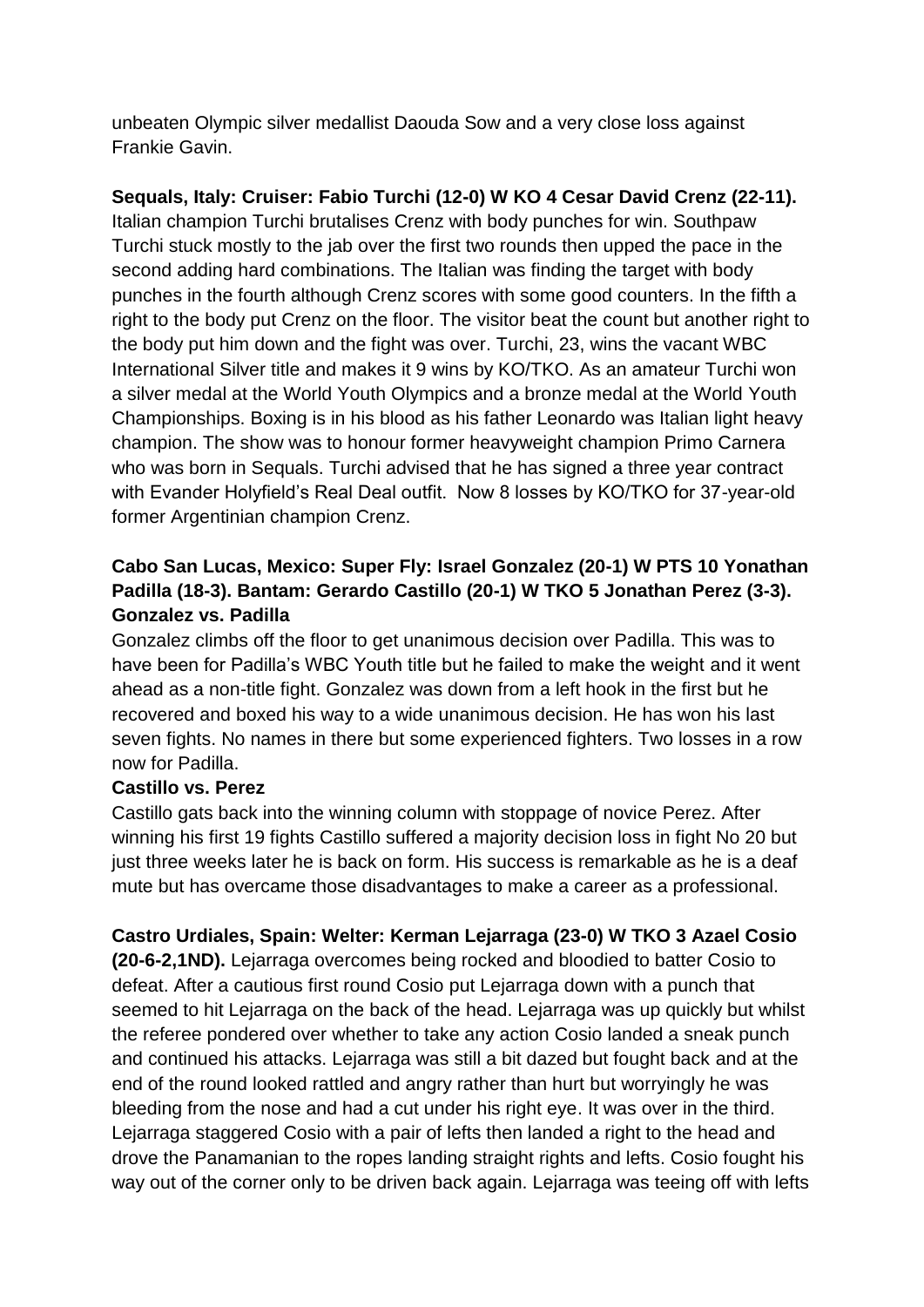and rights and a chopping right put Cosio down under the bottom rope. The Panamanian was up immediately but the referee wrapped his arms around him as Cosio tottered back to the ropes and the fight was over.. The 25-year-old Basque "Revolver" makes it 9 wins in a row by KO/TKO and 19 in total. Rated WBA 5/WBC 14 his next target will be the Spanish champion Jose Del Rio. Cosio, 35, has now lost his last three fights by KO/TKO.

## **Chonburi, Thailand: Minimum: Knockout CP Freshmart (16-0) W PTS 12 Rey Loreto (23-14). Super Middle: Les Sherrington (36-10) W KO 2 Yuttana Wongda (12-21-1).**

## **CP Freshmart** (Thammanoon Niyomtrong) **vs. Loreto**

CP retains his WBA title on a unanimous decision but the fight was a tough one for the champion and the final scores flattered him. Southpaw Loreto had height and reach over the diminutive CP and used a strong jab and straight lefts to clearly take the first round. From there CP brought his own jab into play and gradually managed to get inside and work the body and head with hooks. Loreto was still scoring well with his jab and straight lefts and both fighters began to mark up from the attention of the other fighter's fists. It was a back and forth battle with Loreto doing his best work at a distance and CP from the sixth getting through with some wicked body punches. Loreto had a good seventh scoring with some choice right uppercuts and in the eighth both fighters were going to the body-and often well below the belt. A big moment in the ninth saw CP push Loreto back and land a straight right with the combined effect putting Loreto down. He protested over what he saw a push and not a genuine knockdown but it made it a 10-8 round for CP. In the tenth Loreto was showing a cut over his left eye from a clash of heads and CP's left eye was almost closed. Over the last three rounds both fighters tired but Loreto was the one coming forward and throwing punches with CP resorting to a lot of holding to smother the attacks of Loreto. In the end the judges saw CP a clear winner. Scores 117-110 twice and 115-113 all for CP. For me the 115-113 was the best reflection of the fight and if you take account of the 10-8 in the ninth it could have gone either way. For 26 year-old CP Freshmart this was the third defence of his WBA title and he will hard to beat in Thailand. Filipino Loreto, also 26, a former undefeated IBO champion turned his career around with a run of seven victories including wins over former champions Pornsawan and Nkosinathi Joyi in Thailand and South Africa respectively and he will I am sure get another title shot sometime.

**Washington, DC, USA: Welter: Gerome Quigley Jr (17-0) W PTS 10 Luis Hernandez (16-5).** Local boxer Quigley adds the vacant USBO title to his collection as he outpoints Hernandez. Over the early rounds Hernandez was competitive as he made a fast start. Even under pressure Quigley took those early rounds and some hefty body worked slowed Hernandez allowing Quigley to boss the fight and take a wide unanimous decision. Scores 100-90, 99-91 and 98-92 all for 33-year-old Quigley. This counts as overtime for Quigley as he had won his last 13 fights by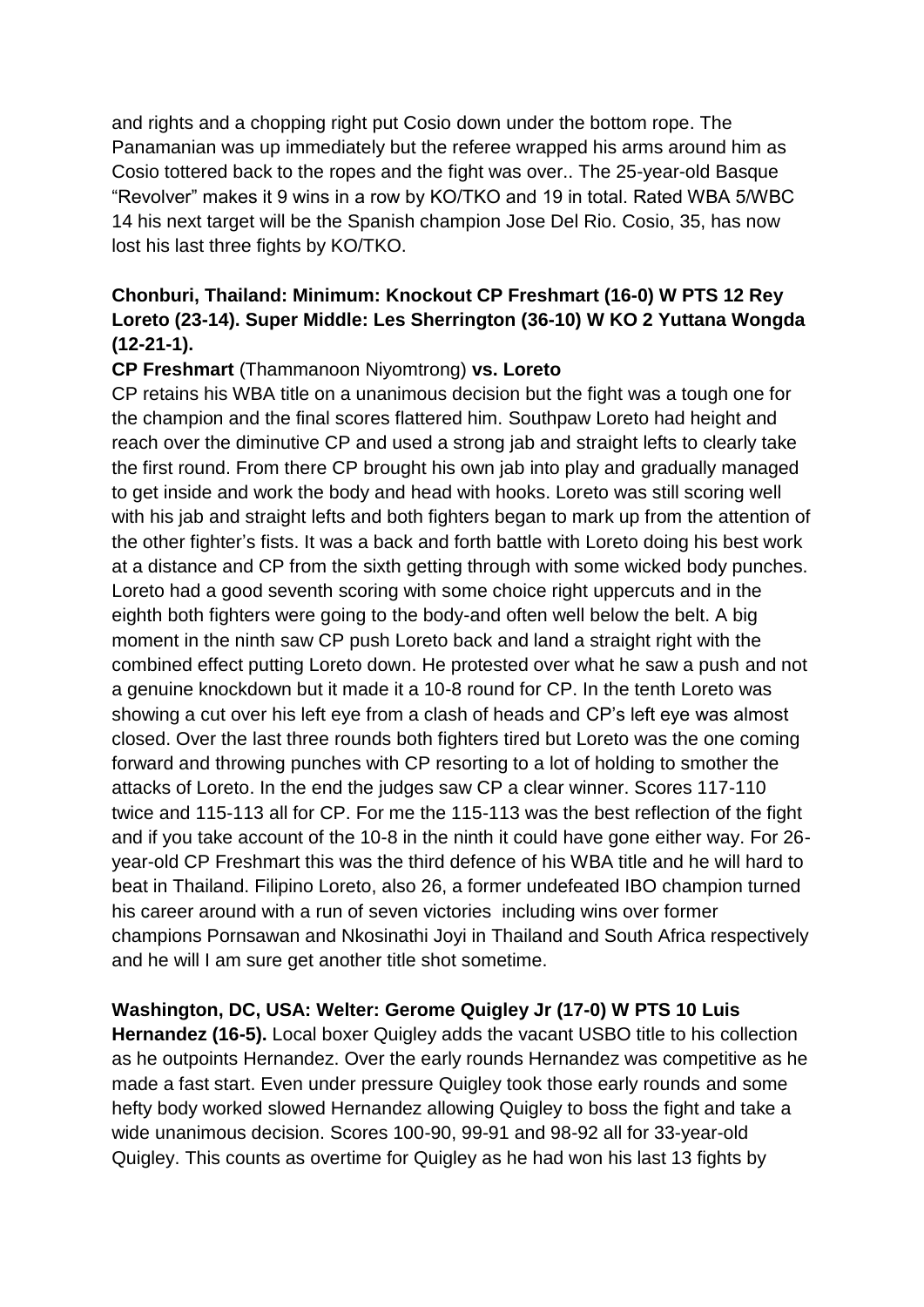KO/TKO including six first round finishes. Puerto Rican Hernandez is 3-4 in his last 7 fights with all of the losses being to unbeaten fighters.

#### **Blackpool, England: Middle: Super Light: Ryan Mulcahy (9-0) W PTS 10 Ben Wager (12-9-1). Heavy: Nathan Gorman (10-0) W TKO 5 Antonio Sousa (4-6-1). Super Middle: Scott Fitzgerald (7-0) W TKO 2 Raimonds Sniedze (12-34- 2).Super Light: Tom Farrell (13-0) W PTS 6 Chris Adaway (7-34-4). Super Welter: James Metcalf (16-0) W TKO 1 Konstantin Alexandrov (5-24-2). Mulcahy vs. Wager**

Mulcahy wins the vacant BBB of C Central Area title with points victory over Wager. Referee's score 97-94. Good win for the 27-year-old "Monk" from Liverpool as he was going past six rounds for the first time. Second shot at this title for Wager who has been in some tough matches.

#### **Gorman vs. Sousa**

Gorman much too big and much too strong for Portuguese cruiser Sousa. The Nantwich prospect floored Sousa in the second and ended it early in the fifth. A right, two left hooks to the body another right and a wicked body punch had Sousa on the floor in agony and the referee stopped the fight. The 21-year-old Gorman from the Ricky Hatton team registers his eighth win by KO/TKO. As an amateur he fought at the World Youth Championships. First real test is coming up in October when he faces unbeaten Nick Webb for the vacant English title. He is looking to add another title to those already won for the Traveller's community by Tyson Fury, Billy Joe Saunders, and Hughie Fury. Second loss by KO/TKO for Sousa who has already fought in six different countries.

## **Fitzgerald vs. Sniedze**

Fitzgerald outclasses young Latvian. Fitzgerald worked the body hard in the first round. He continued to hand out punishment at the start of the second switching to the head and putting Sniedze down with a right. The Latvian beat the count but did not want to continue and the fight was stopped. The Preston fighter, a former English amateur champion and gold medal winner at the 2014 Commonwealth Games, looks a good prospect. Poor Sniedze falls to 10 losses in his last 11 fights.

## **Farrell vs. Adaway**

Farrell makes it lucky 13 as he extends his total of wins with victory over Adaway. Farrell had Adaway down from a right in the third but could not keep him there and had to settle for a points victory. Referee's score 60-54 for Farrell. The 27-year-old from Liverpool won the vacant WBA International title last year and is making steady progress. Adaway usually goes the distance and gave Farrell some useful work. **Metcalf vs. Alexandrov**

Metcalf wasted no time here. He went after Alexandrov from the bell and after two knockdowns in the two minutes of action the referee stopped the fight. The 28-yearold "Kid Shamrock" from Liverpool makes it 8 wins by KO/TKO. Fourth loss by KO/TKO for Bulgarian Alexandrov.